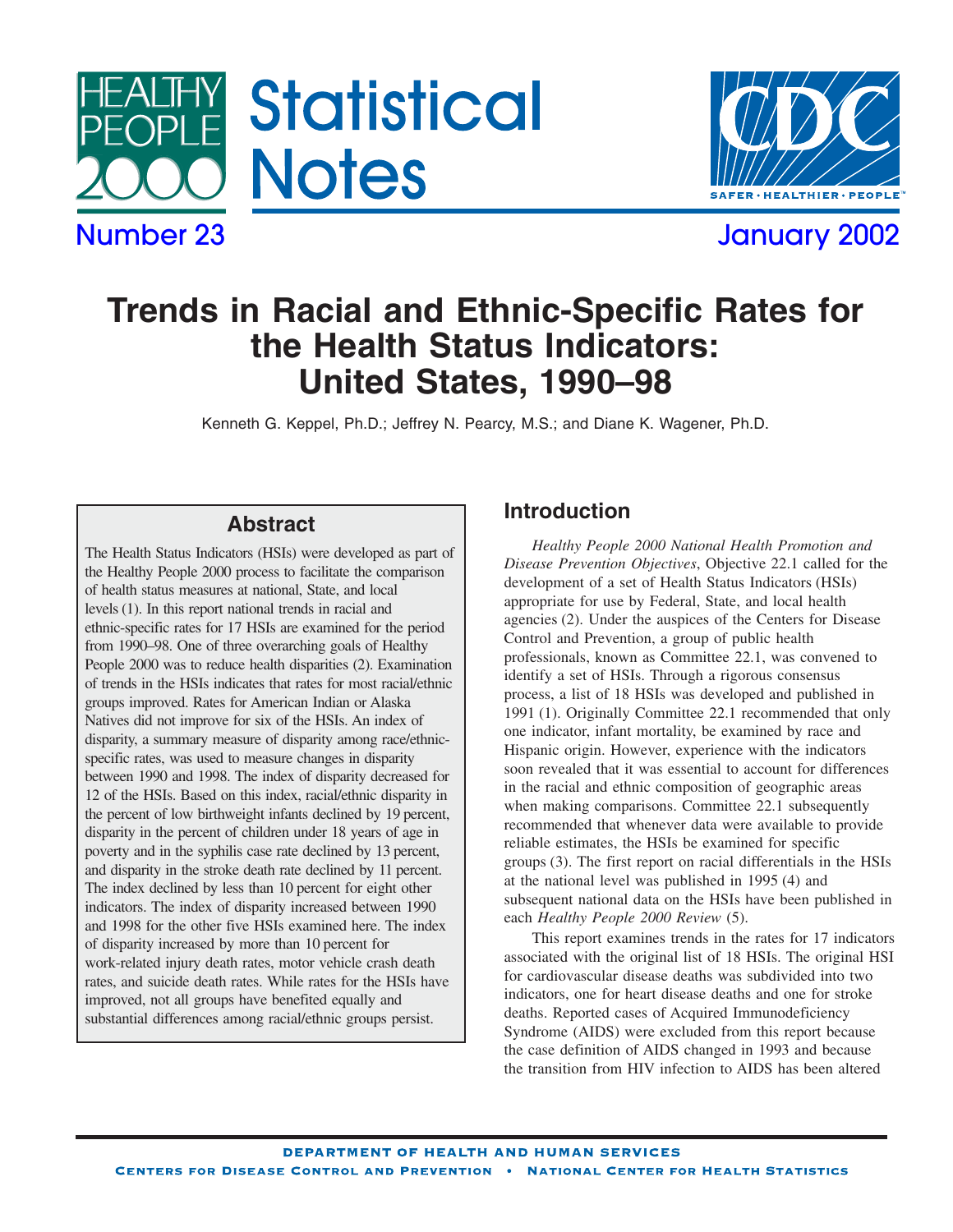substantially, making AIDS cases an inappropriate indicator of HIV infection. Reported cases of measles were excluded from this report because race was poorly reported during the earlier part of the period and the number of cases is now too small to make it practical to calculate rates by race/ethnicity. Rates or percents are shown for five racial/ethnic groups (white non-Hispanic, black non-Hispanic, Hispanic, American Indian or Alaska Native, and Asian or Pacific Islander) from 1990 to 1998. Where appropriate, the data for the HSIs are age adjusted to control for differences in age composition among the racial/ethnic groups. Differences in race/ethnic-specific rates are affected by the quality of race and ethnic information reported in vital registration and case reporting systems as well as in the census. The quality of racial and ethnic data is known to vary (6), however, the effect on the findings presented here cannot be specified.

When the HSIs were developed, no target rates or percents were specified for the year 2000. However, many of the HSIs correspond to Healthy People 2000 objectives for which targets for the year 2000 were set. These targets were set to encourage significant improvement in rates for the total population by the year 2000. For some objectives, targets were also set for special population subgroups when it was known that these groups had higher rates than the total population. These targets called for a greater percent change for the minority population, with the aim of reducing the relative difference between rates for these racial/ethnic groups and the rate for the total population. Special population targets were established for Healthy People 2000 objectives that correspond closely to 10 of the HSIs, including the following:

- Stroke death rates among blacks
- Lung cancer death rates among black males
- Breast cancer death rates among black females
- + Suicide death rates among American Indian or Alaska Native males and for white males 65 years of age and over
- Homicide death rates among black males 15–34 years of age, among Hispanic males 15–34, among black females 15–34, and among American Indian or Alaska Natives of all ages
- + Tuberculosis case rates among blacks, Hispanics, American Indian or Alaska Natives, and Asian or Pacific Islanders
- Syphilis case rates among blacks
- Infant mortality rates among black, American Indian or Alaska Native, and Puerto Rican women
- Percent of low birthweight infants among black and Puerto Rican women
- Percent of women not beginning prenatal care in the first trimester among black, American Indian or Alaska Native, and Hispanic women

There were no corresponding special population targets for the following HSIs: Total death rates, heart disease death rates, motor vehicle crash death rates, work-related injury death rates, live birth rates for women age 15–17 years,

percent of children under age 18 years living in poverty, and the percent of persons in counties with poor air quality.

The figures showing trends in the HSIs in this report are based on annual rates or percents for each of the five racial/ethnic groups. The vertical axis for the rate or percent in each figure is shown on a log scale. The log scale makes it possible to determine visually whether the rates are changing proportionally (parallel lines) or disproportionally over time. The trends in race/ethnic-specific rates are also discussed in terms of the relative change in rates from the beginning to the end of the period. The percent change in the rate for each specific group is calculated by subtracting the rate in 1998 from the rate in 1990, dividing by the rate in 1990 and expressing the result as a percent. Changes from 1990 to 1998 for the five racial/ethnic groups were compared in this way. These comparisons indicate whether the five groups are changing in the same direction and to the same extent. The ratios of highest to lowest race/ethnicspecific rates at the beginning and end of the period are also compared. These ratio comparisons indicate whether the proportional difference between the highest and lowest rates in 1998 was smaller or larger than the difference in 1990.

The special population targets were set to achieve relatively greater reductions in rates for specific populations compared to the total population. In order to determine whether or not greater reductions had occurred, the percent change from 1990 to 1998 for the special population (or a group representing the special population) was compared with the change for the total population. In order to be consistent with the intent of the special population target, the change in the special population should be greater than the change for the total population.

Finally, the index of disparity was employed as a summary measure of racial and ethnic disparity for each HSI in 1990 and 1998. The index of disparity was used to compare the degree of disparity in each indicator in 1990 with the degree of disparity in 1998. The index of disparity was also employed to compare the degree of disparity among HSIs in 1998. For additional information about the HSIs and the techniques employed in this report see the section on ''Methods.''

## **Findings**

## **Infant mortality rate**

Infant mortality rates from the linked files of live births and infant deaths are shown i[n figure 1. T](#page-2-0)hese rates are based on the race and origin of the mother recorded on the birth certificate. Linked files were not created for the years 1992–94. Infants of Asian or Pacific Islander women had the lowest infant mortality rates and infants of black non-Hispanic women had the highest infant mortality rates for the years shown. Between 1990 and 1998 the infant mortality rate for infants of American Indian or Alaska Native women declined by 29 percent, for infants of Hispanic women by 23 percent, for infants of black non-Hispanic women by 18 percent, and for infants of white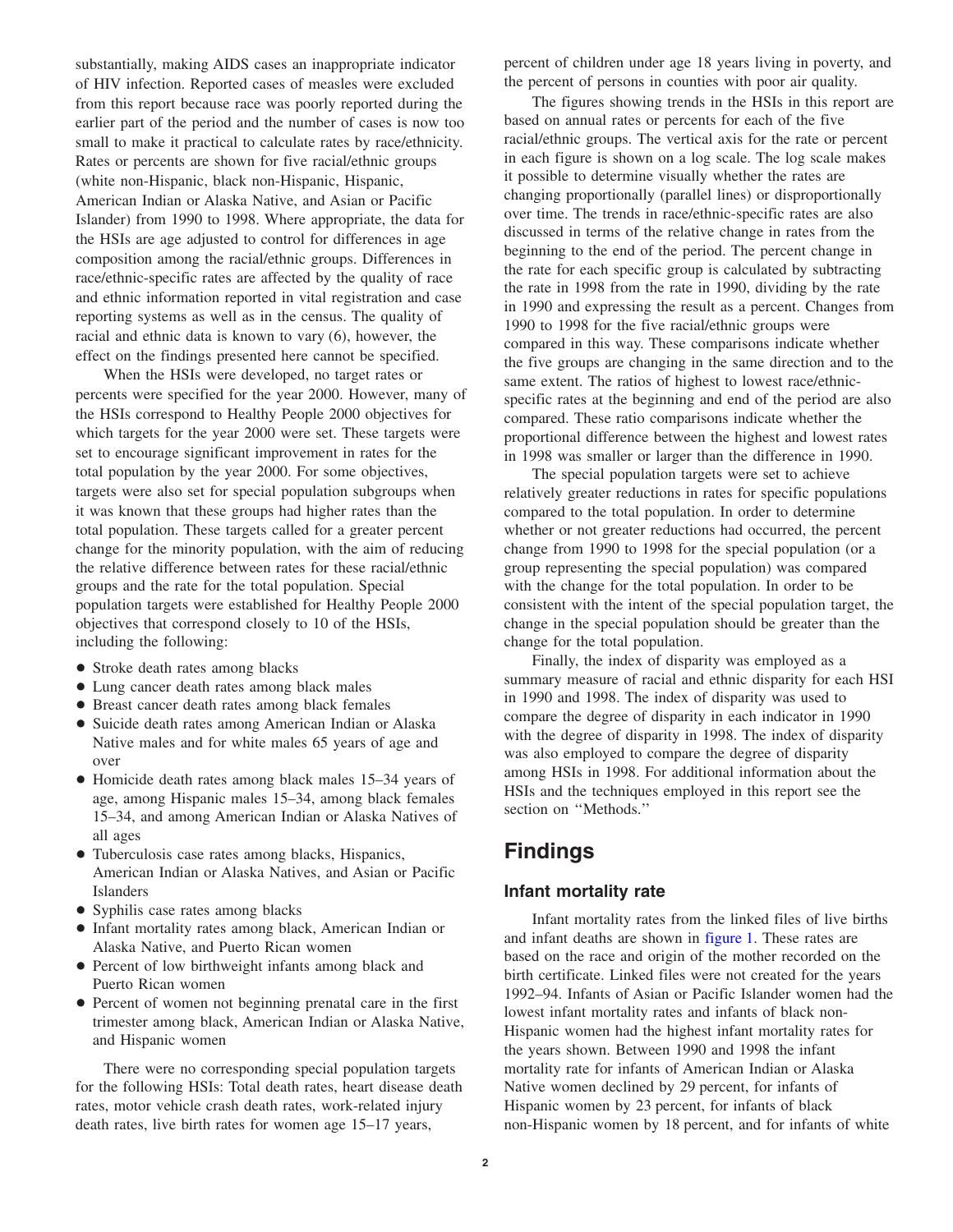<span id="page-2-0"></span>

**Figure 1. Infant mortality rates by race and Hispanic origin of mother: United States, 1990–91 and 1995–98**

non-Hispanic and Asian or Pacific Islander women by 17 percent.

In 1990 the infant mortality rate for infants of black non-Hispanic women was 2.6 times the rate for infants of Asian or Pacific Islanders. In 1998 the rate for infants of black non-Hispanic women was 2.5 times the rate for infants of Asian or Pacific Islanders.

The infant mortality rate for the total population declined by 22 percent from 9.2 per 1,000 live births in 1990 to 7.2 in 1998. Greater declines among infants of American Indian or Alaska Native women and among infants of Hispanic women compared with the total population were consistent with the special population target for Objective 14.1 for infants of American Indian or Alaska Native women and for infants of Puerto Rican women. A smaller decline of 18 percent for infants of black non-Hispanic women was inconsistent with the intent of the special population target for infants of black women.

### **Percent low birthweight**

The percent of low birthweight infants among black non-Hispanic women was 13.3 in 1990 and 13.2 in 1998 (figure 2). The rates for the other four racial/ethnic groups increased, by 18 percent for white non-Hispanics, by 5 percent for Hispanics, by 11 percent for American Indian or Alaska Natives, and by 14 percent for Asian or Pacific



**Figure 2. Percent low birthweight by race and Hispanic origin of mother: United States, 1990–98**

Islanders. The differences between the black non-Hispanic group and the other groups decreased due to increases in rates for the other groups. In this instance, a reduction in racial/ethnic differences occurred despite the fact that the indicator was not declining to meet the Healthy People 2000 target for Objective 14.5 of 5 percent.

The ratio of the percent low birthweight for the highest group in 1990 (13.3 percent) to the percent for the lowest group (5.6 percent ) was 2.4. In 1998 the ratio was 2.1. The relative difference between the highest and lowest rates was, therefore, reduced during the period.

The fact that the percent of low birthweight infants did not decline for Hispanic women and declined by less than 1 percent for black non-Hispanic women is not consistent with special population targets for Puerto Rican and black women.

## **Women with no prenatal care in the first trimester**

In 1990 the proportion of women with no prenatal care in the first trimester ranged from 16.7 percent for white non-Hispanic women to 42.1 percent for American Indian or Alaska Native wome[n \(figure 3\).](#page-3-0) In 1998 the range was from 12.1 percent for white non-Hispanic women to 31.2 percent for American Indian or Alaska Native women. The percent of women with no prenatal care in the first trimester decreased for all five groups from 26 to 35 percent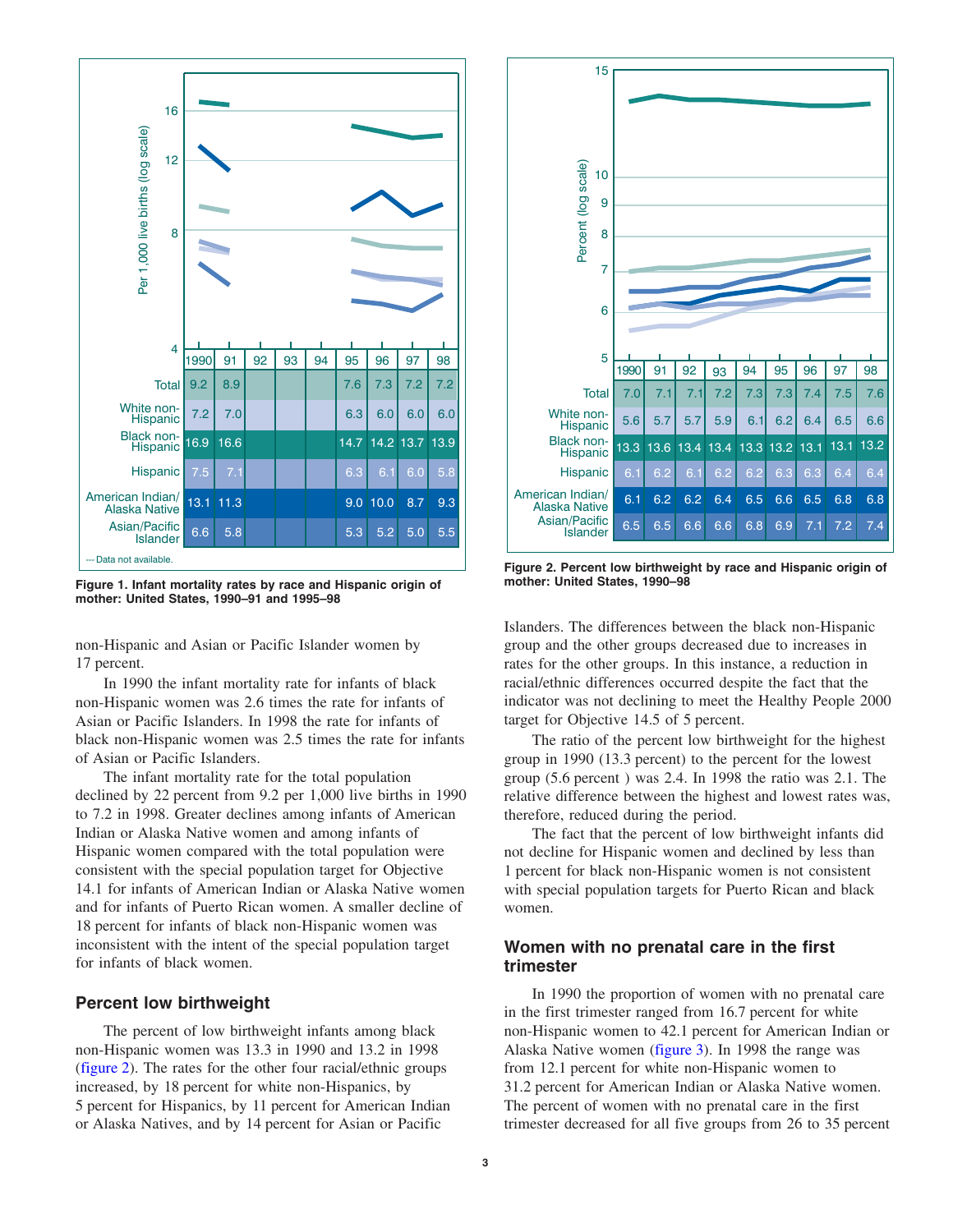<span id="page-3-0"></span>

**Figure 3. Percent of women with no prenatal care in the first trimester by race and Hispanic origin of mother: United States, 1990–98**

during the period. American Indian or Alaska Native women, the group with the highest percent of women with no care in the first trimester, had the least decline (26 percent). Little convergence in rates is evident in figure 3.

The percent of women without prenatal care in the first trimester for American Indian or Alaska Natives was 2.5 times the percent for white non-Hispanics in 1990. In 1998 the percent for American Indian or Alaska Native women was 2.6 times the rate for white non-Hispanics. The relative difference between the groups with the highest and lowest percents was essentially unchanged.

The percent of women with no prenatal care in the first trimester for the total population decreased by 29 percent from 24.2 percent in 1990 to 17.2 percent in 1998. The rates for black non-Hispanics, Hispanics, and Asian or Pacific Islanders declined by greater margins (32 percent, 35 percent, and 32 percent, respectively). These declines are consistent with special population targets for blacks and Hispanics in Objective 14.11. The percent of women not beginning prenatal care in the first trimester declined by 26 percent for American Indian or Alaska Native women, which was inconsistent with the intent of the special population target for this group.

## **Live birth rates for females age 15–17 years**

The live birth rate for females age 15–17 years is based on the number of live births to females age 15–17 in the



**Figure 4. Live birth rates for women age 15–17 years by race and Hispanic origin of mother: United States, 1990–98**

numerator and the estimated number of females age 15–17 in the denominator based on the 1990 census and intercensal estimates. The fact that the numerator and denominator of the rate are based on different data systems increases the potential effect of errors in racial and ethnic classification. There are no routine estimates of the net effect of these errors for this population (see the section on Race and Hispanic origin under ''Methods'').

Among black non-Hispanic women 15–17 years of age, a decline in live birth rates began after 1991 (figure 4). Among American Indian or Alaska Natives, declines in live birth rates began after 1992. Among white non-Hispanics, Hispanics, and Asian or Pacific Islanders, declines in live birth rates for females age 15–17 years began after 1994. As a result of the delay in the start of the decline for young Hispanic women, their live birth rates surpassed those of black non-Hispanic women after 1994. Between 1990 and 1998, live birth rates for females age 15–17 years declined by 31 percent for black non-Hispanics, by 21 percent for white non-Hispanics, by 14 percent for Asian or Pacific Islanders, by 8 percent for American Indian or Alaska Natives, and by 5 percent for Hispanics.

The highest race/ethnic-specific group rate in 1990 was 5.3 times the lowest group rate, whereas the highest group rate in 1998 was 4.5 times the lowest rate. Some convergence in rates is evident in figure 4.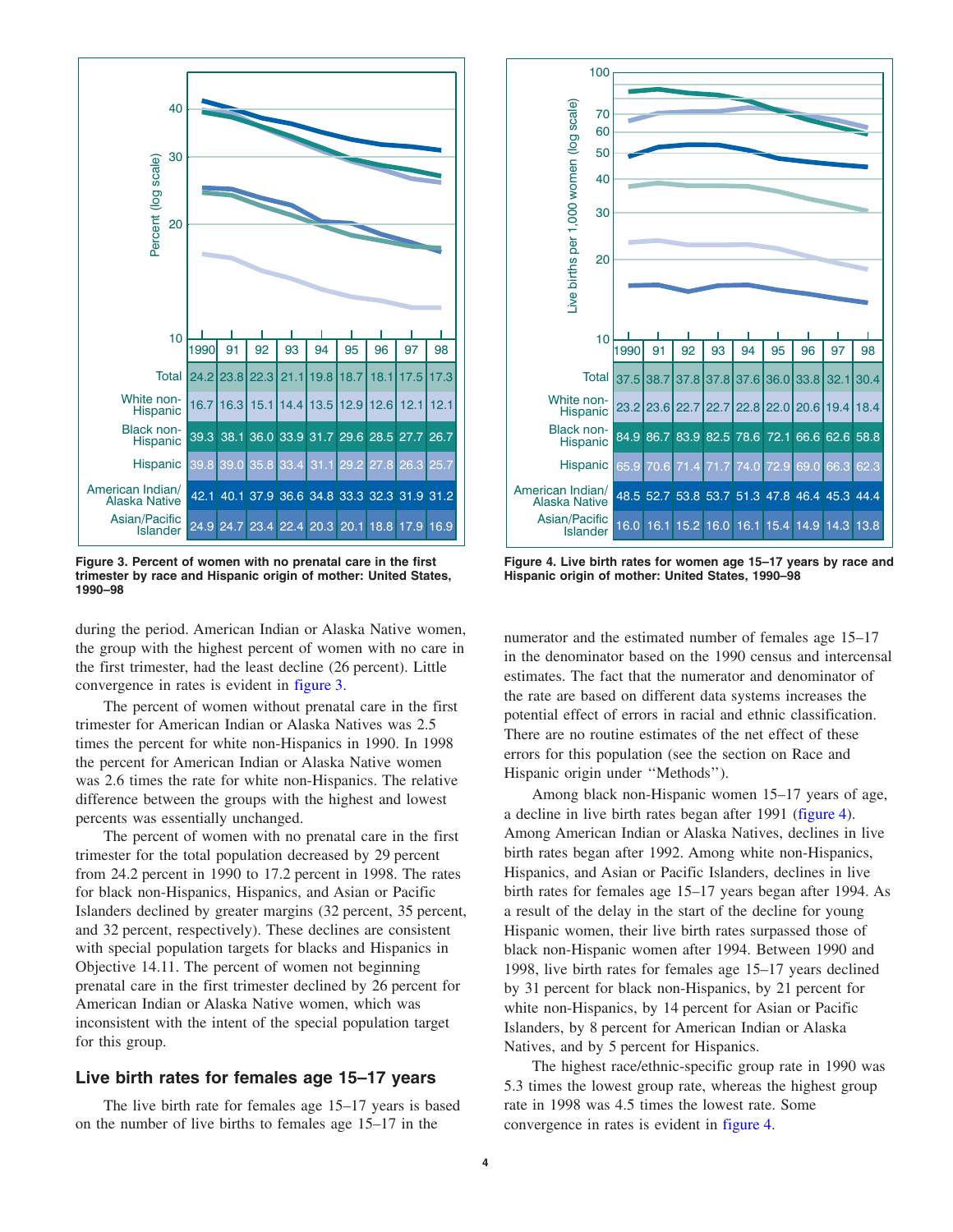## <span id="page-4-0"></span>**Total death rate**

The HSIs include the age-adjusted total death rate and age-adjusted death rates for seven specific causes of death. Race/ethnic-specific death rates are subject to misclassification of race and ethnicity among deaths and misclassification of individuals in the census and consequent errors in intercensal estimates. Estimates of the approximate effect of the combined bias due to race misclassification on death certificates and under enumeration on the 1990 census are as follows: white, –1.0 percent; black, –5.0 percent; American Indian, +20.6 percent; and Asian or Pacific Islander, +10.7 percent. The findings presented here should be interpreted with the limitations of the data in mind. For additional discussion of classification issues see the section on Race and Hispanic origin under ''Methods'' below.

Age-adjusted death rates for the HSIs are shown in table 1 for 1990 and for 1998. The percent change in each race/ethnic-specific rate between 1990 and 1998 is shown along with the ratio of the highest race/ethnic-specific rate to the lowest race/ethnic-specific rate for each year. In 1990 Asian or Pacific Islanders had the lowest total age-adjusted death rate, 295.5 deaths per 100,000 population. The rates for Hispanics, American Indian or Alaska Natives, and white non-Hispanics ranged from 395.2 to 483.7 per 100,000. Non-Hispanic blacks had the highest rate (785.2 per 100,000). The rates for all groups except American Indian or Alaska Natives were lower in 1998 than they were in 1990. The two groups with the lowest rates declined by the greatest proportions; the rates for Asian or Pacific Islanders declined by 10 percent and the rates for Hispanics declined by 13 percent. During the same period, the groups with the

Table 1. Age-adjusted death rates for selected causes of death by race and Hispanic origin, 1990, 1998, and percent change from 1990 to **1998: United States**

|                                                                              |         | Non-Hispanic |              |          | American<br>Indian or | Asian or            | Ratio                           |
|------------------------------------------------------------------------------|---------|--------------|--------------|----------|-----------------------|---------------------|---------------------------------|
|                                                                              | Total   | White        | <b>Black</b> | Hispanic | Alaska<br>Native      | Pacific<br>Islander | highest/<br>lowest <sup>2</sup> |
|                                                                              |         |              |              |          |                       |                     |                                 |
|                                                                              | 518.0   | 483.7        | 785.2        | 395.2    | 441.7                 | 295.5               | 2.7                             |
|                                                                              | 471.7   | 452.7        | 710.7        | 342.8    | 458.1                 | 264.6               | 2.7                             |
|                                                                              | $-8.9$  | $-6.4$       | $-9.5$       | $-13.3$  | 3.7                   | $-10.5$             |                                 |
| Heart disease $\ldots \ldots \ldots \ldots \ldots \ldots \ldots$             |         |              |              |          |                       |                     |                                 |
|                                                                              | 151.3   | 145.3        | 211.8        | 101.5    | 106.0                 | 78.0                | 2.7                             |
|                                                                              | 126.6   | 123.6        | 188.0        | 84.2     | 97.1                  | 67.4                | 2.8                             |
| Percent change, 1990–98                                                      | $-16.3$ | $-14.9$      | $-11.2$      | $-17.0$  | $-8.4$                | $-13.6$             |                                 |
|                                                                              |         |              |              |          |                       |                     |                                 |
|                                                                              | 27.5    | 25.1         | 47.8         | 20.7     | 19.1                  | 24.7                | 2.5                             |
|                                                                              | 25.1    | 23.3         | 42.5         | 19.0     | 19.6                  | 22.7                | 2.2                             |
| Percent change, 1990–98                                                      | $-9.0$  | $-7.2$       | $-11.1$      | $-8.2$   | 2.6                   | $-8.1$              |                                 |
| Lung cancer $\ldots \ldots \ldots \ldots \ldots \ldots \ldots \ldots \ldots$ |         |              |              |          |                       |                     |                                 |
|                                                                              | 39.8    | 39.8         | 50.9         | 15.7     | 19.6                  | 17.6                | 3.2                             |
|                                                                              | 37.0    | 38.3         | 46.0         | 13.6     | 25.1                  | 17.2                | 3.4                             |
| Percent change, 1990–98                                                      | $-7.0$  | $-3.8$       | $-9.6$       | $-13.4$  | 28.1                  | $-2.3$              |                                 |
|                                                                              |         |              |              |          |                       |                     |                                 |
|                                                                              | 23.0    | 23.0         | 27.3         | 14.0     | 9.9                   | 9.9                 | 2.8                             |
|                                                                              | 18.8    | 18.7         | 26.1         | 12.1     | 10.3                  | 9.8                 | 2.7                             |
|                                                                              | $-18.3$ | $-18.7$      | $-4.4$       | $-13.6$  | 4.0                   | $-1.0$              |                                 |
|                                                                              |         |              |              |          |                       |                     |                                 |
|                                                                              | 18.4    | 18.1         | 18.3         | 19.2     | 33.0                  | 12.5                | 2.6                             |
|                                                                              | 15.6    | 15.7         | 17.2         | 14.9     | 31.8                  | 8.6                 | 3.7                             |
| Percent change, 1990–98                                                      | $-15.2$ | $-13.3$      | $-6.0$       | $-22.4$  | $-3.6$                | $-31.2$             |                                 |
|                                                                              |         |              |              |          |                       |                     |                                 |
|                                                                              | 11.5    | 12.5         | 7.0          | 7.2      | 12.4                  | 6.0                 | 2.1                             |
|                                                                              | 10.4    | 11.8         | 6.1          | 6.0      | 13.4                  | 5.9                 | 2.3                             |
| Percent change, 1990-98                                                      | $-9.6$  | $-5.6$       | $-12.9$      | $-16.7$  | 8.1                   | $-1.7$              |                                 |
|                                                                              |         |              |              |          |                       |                     |                                 |
|                                                                              | 10.2    | 4.1          | 39.6         | 17.5     | 11.1                  | 5.2                 | 9.7                             |
|                                                                              | 7.3     | 3.2          | 26.1         | 9.9      | 9.9                   | 3.7                 | 8.2                             |
|                                                                              | $-28.4$ | $-22.0$      | $-34.1$      | $-43.4$  | $-10.8$               | $-28.8$             |                                 |

<sup>1</sup> Age-adjusted death rates for 1990 were calculated based on population estimates for July 1, 1990. Rates published elsewhere for 1990 are based on the enumerated population on April 1, 1990, for the year in which the decennial census was taken. Rates for noncensus years are based on July 1 (midyear) populations. In order to measure changes over time, rates based on the July 1

populations are used.<br><sup>2</sup>Ratio of the highest race/ethnic-specific rate to the lowest race/ethnic-specific rate for each year.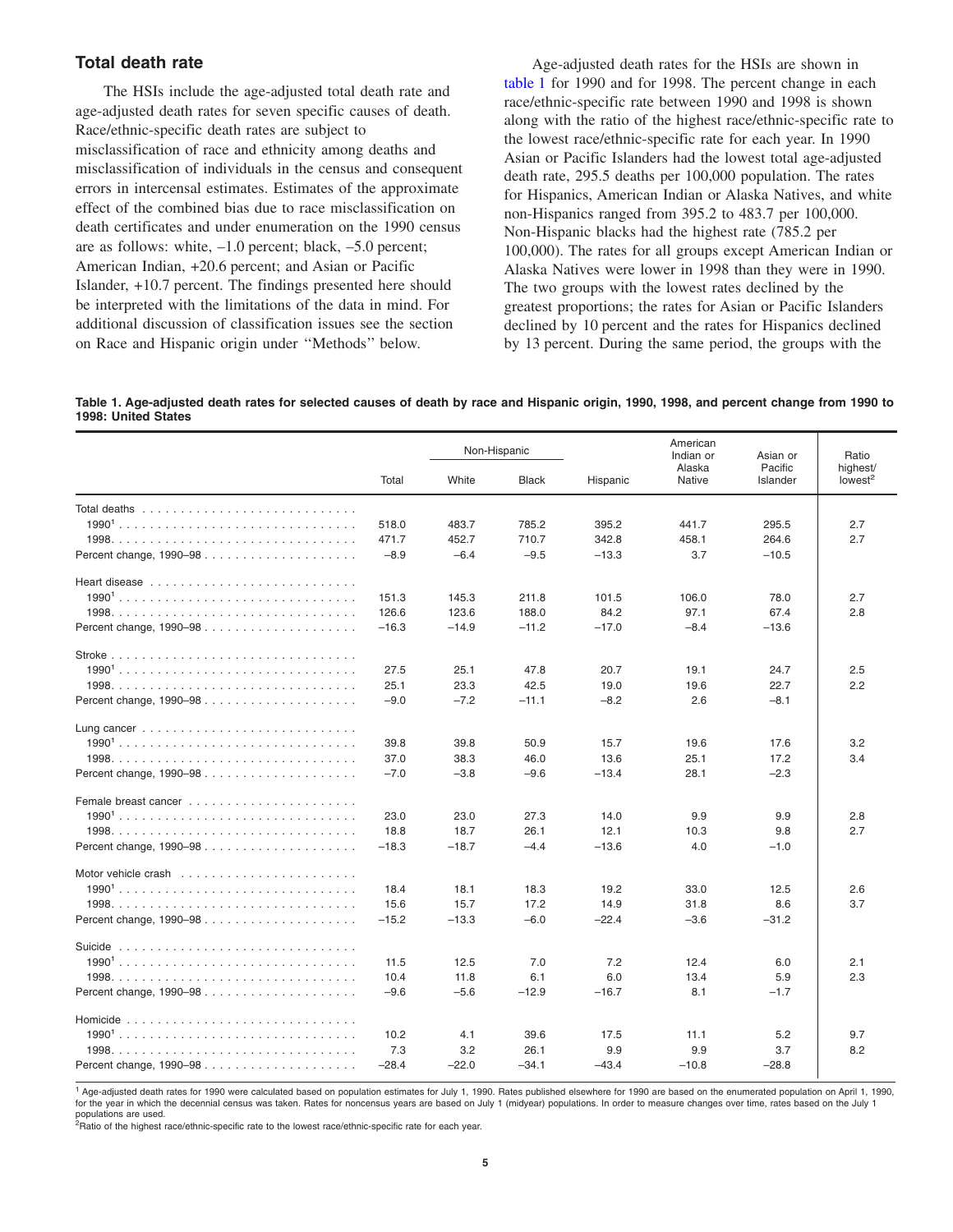highest rates (white non-Hispanics and black non-Hispanics) declined by 6 percent and 9 percent, respectively. The rates for American Indian or Alaska Natives increased by 4 percent from 1990 to 1998.

In 1990 the highest group rate (black non-Hispanic, 785.2 per 100,000) was 2.7 times the lowest group rate (Asian or Pacific Islander, 295.5 per 100,000) and in 1998 the highest group rate (black non-Hispanic, 710.7 per 100,000) was again 2.7 times the lowest group rate (Asian or Pacific Islander, 264.6 per 100,000). Although the absolute difference between the highest and lowest group rates in 1998 was smaller than the difference in 1990 (446.1 versus 489.7), the proportional difference between the highest and lowest rates was unchanged.

## **Heart disease death rate**

Between 1990 and 1998 all five racial/ethnic groups experienced declines in age-adjusted heart disease death rates [\(table 1\).](#page-4-0) Rates declined by 17 percent for Hispanics, by 15 percent for white non-Hispanics, by 14 percent for Asian or Pacific Islanders, by 11 percent for black non-Hispanics, and by 8 percent for American Indian or Alaska Natives.

In 1990 the age-adjusted heart disease death rate for black non-Hispanics (211.8 per 100,000) was 2.7 times the rate for Asian or Pacific Islanders (78.0 per 100,000). In 1998 the rate for black non-Hispanics (188.0 per 100,000) was 2.8 times the rate for Asian or Pacific Islanders (67.4 per 100,000). The ratios of heart disease death rates for the groups with the highest and lowest rates at the beginning and end of the period were essentially the same. All five groups experienced reductions in heart disease death rates ranging from 8 to 17 percent. Therefore, there was little reduction in the relative differences among racial/ethnic groups.

### **Stroke death rate**

The age-adjusted stroke death rate was substantially higher for black non-Hispanics compared with the other racial/ethnic group[s \(table 1\). B](#page-4-0)etween 1990 and 1998 the rate for American Indian or Alaska Natives increased by 3 percent; however, this difference was not statistically significant. The rates for the other four racial/ethnic groups declined by 7 to 11 percent.

In 1990 American Indian or Alaska Natives had the lowest age-adjusted death rate due to stroke (19.1 per 100,000) while the rate for black non-Hispanics was 2.5 times as high (47.8 per 100,000). In 1998 Hispanics had the lowest age-adjusted death rate due to stroke (19.0 per 100,000). In 1998 the rate for black non-Hispanics was 2.2 times the rate for Hispanics. The relative difference between the highest and lowest rates had, therefore, decreased.

The Healthy People 2000 target for Objective 15.2 called for a 34 percent reduction in the age-adjusted stroke death rate for the total population and a 49 percent reduction in the rate for blacks from the baseline in 1987 to the year

2000 target. Between 1990 and 1998 the stroke death rates for black non-Hispanics decreased by 11 percent. During the same period the age-adjusted stroke death rate for the total population decreased by 9 percent from 27.5 to 25.1 per 100,000. The actual reduction for blacks was slightly greater than that for the total population.

### **Lung cancer death rate**

Hispanics had the lowest age-adjusted death rate due to lung cancer in 199[0 \(table 1\). A](#page-4-0)sian or Pacific Islanders, American Indian or Alaska Natives, white non-Hispanics, and black non-Hispanics had successively higher rates. The same rank order was evident in 1998. The rate for American Indian or Alaska Natives increased by 28 percent from 19.6 to 25.1 per 100,000. The lung cancer death rate for Hispanics declined by 13 percent, the rate for black non-Hispanics declined by 10 percent, the rate for white non-Hispanics declined by 4 percent, and the rate for Asian or Pacific Islanders declined by 2 percent. The decline for Asian or Pacific Islanders was not statistically significant.

In 1990 the highest rate (50.9 per 100,000 for black non-Hispanics) was 3.2 times the lowest rate (15.7 per 100,000 for Hispanics). In 1998 the highest rate (46 per 100,000 for black non-Hispanics) was 3.4 times the lowest rate (13.6 per 100,000 for Hispanics). The relative difference between highest and lowest rates had increased slightly.

From 1990 to 1998 the age-adjusted lung cancer death rate for the total population declined by 7 percent from 39.8 to 37.0 per 100,000. The lung cancer death rate for black non-Hispanics declined by 10 percent, which is consistent with the aim of the special population target for black males in Objective 3.2.

### **Female breast cancer death rate**

Between 1990 and 1998, the age-adjusted female breast cancer death rate for white non-Hispanics declined by 19 percent, the rate for Hispanics declined by 14 percent, and the rate for black non-Hispanics declined by 4 percent [\(table 1\). D](#page-4-0)espite intervening fluctuations, the rate for Asian or Pacific Islanders was nearly unchanged and the rate for American Indian or Alaska Natives increased by 4 percent. Neither of these changes was statistically significant.

The age-adjusted female breast cancer death rate for black non-Hispanics was 2.8 times the rate for Asian or Pacific Islanders in 1990. The rate for black non-Hispanics declined by 4 percent and the rate for Asian or Pacific Islanders declined by 1 percent. In 1998 the ratio of the rates for these two groups was 2.7.

Despite the fact that there was a special population target for breast cancer death rates among black females, the rate for non-Hispanic black females declined by only 4 percent while the rate for the total population declined by 18 percent from 23.0 per 100,000 in 1990 to 18.8 per 100,000 in 1998.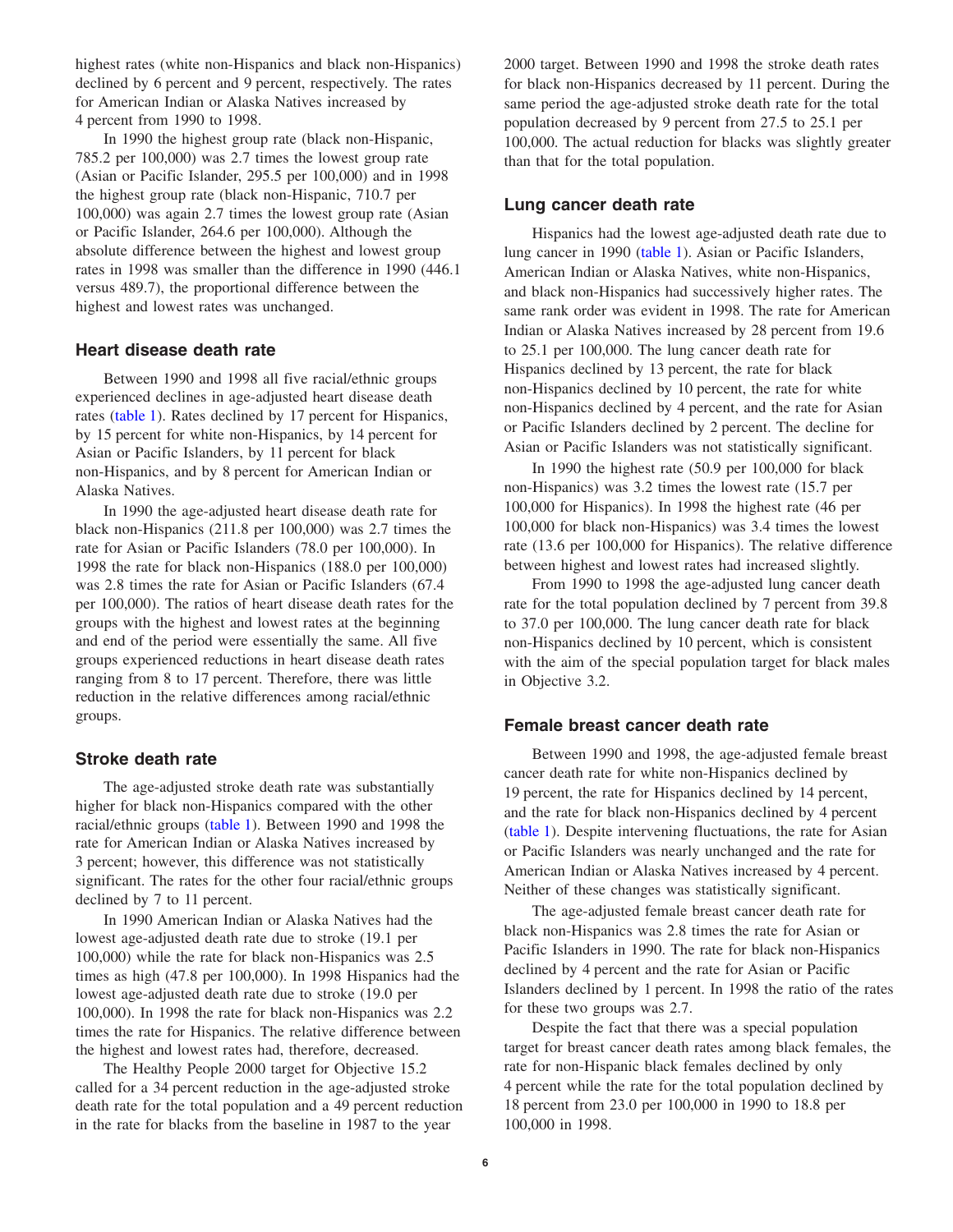### <span id="page-6-0"></span>**Motor vehicle crash death rate**

The age-adjusted motor vehicle crash death rate for Asian or Pacific Islanders declined by 31 percent from 1990 to 1998, the rates for Hispanics declined by 22 percent, and the rates for white non-Hispanics declined by 13 percent [\(table 1\). T](#page-4-0)he rates for black non-Hispanics declined by 6 percent and the rates for American Indian or Alaska Natives declined by 4 percent; the latter decline was not statistically significant. The group with the highest rate in 1990 (American Indian or Alaska Native) declined the least; the group with the lowest rate in 1990 (Asian or Pacific Islander) declined the most.

In 1990 the ratio of the rate for the highest group (American Indian or Alaska Native) to the rate for the lowest group (Asian or Pacific Islander) was 2.6. In 1998 the ratio of the rate for the highest group to the lowest group was 3.7. The relative difference between the highest and lowest groups increased during this period.

#### **Suicide death rate**

During the first half of the decade there were increases in age-adjusted suicide death rates for all groups except for white non-Hispanics (data not shown). Comparing rates in 1990 with those in 1998, rates declined by 17 percent for Hispanics, by 13 percent for black non-Hispanics, by 6 percent for white non-Hispanics, and by 2 percent for Asian or Pacific Islanders [\(table 1\). T](#page-4-0)he decline in suicide rates for Asian or Pacific Islanders was not statistically significant. The age-adjusted suicide death rate for American Indian or Alaska Natives increased by 8 percent from 1990 to 1998; however, this increase was not statistically significant. While black non-Hispanics, Hispanics, and Asian or Pacific Islanders had nearly the same rate in 1998, substantial differences in rates remain between these groups and the white non-Hispanic and American Indian or Alaska Native groups.

In 1990 white non-Hispanics had the highest ageadjusted suicide death rate, which was 2.1 times the lowest rate. In 1998 American Indian or Alaska Natives had the highest rate, which was 2.3 times the lowest rate.

Despite the fact that there was a special population target for American Indian or Alaska Native males, the age-adjusted suicide death rate for American Indian or Alaska Natives increased by 8 percent while the rate for the total population decreased by 10 percent.

#### **Homicide death rate**

During the period from 1990 to 1998 the age-adjusted homicide death rate declined by 43 percent for Hispanics, by 34 percent for black non-Hispanics, by 29 percent for Asian or Pacific Islanders, by 22 percent for white non-Hispanics, and by 11 percent for American Indian or Alaska Natives [\(table 1\). T](#page-4-0)he decline for American Indian or Alaska Natives was not statistically significant.

In 1990 the age-adjusted homicide death rate for black non-Hispanics was 9.7 times the rate for white nonHispanics. In 1998 the rate for black non-Hispanics was 8.2 times the rate for white non-Hispanics.

The homicide death rate for the total population declined by 28 percent from 10.2 per 100,000 in 1990 to 7.3 per 100,000 in 1998. Greater percent declines for Hispanics and for black non-Hispanics are consistent with special population targets for these groups; however, the smaller decline in rates for American Indian or Alaska Natives was contrary to the intent of the special population target for this group in Objective 7.1.

#### **Work-related injury death rate**

Work-related injury deaths are relatively rare events, occurring on the order of about 3 per 100,000 persons 16 years of age and over. The rates by race/ethnicity are shown in figure 5. In these data whites and blacks include persons of Hispanic origin. In 1992, the first year for which data from the Census of Fatal Occupational Injuries (CFOI) is available, rates ranged from 2.7 for blacks and Asian or Pacific Islanders to 3.1 for whites and Hispanics. Data for American Indians or Alaska Natives are not available for 1992. Between 1993 and 1998, rates declined by 47 percent for American Indian or Alaska Natives, by 34 percent for Asian or Pacific Islanders, by 17 percent for blacks, by



**Figure 5. Work-related injury death rates by race and Hispanic origin: United States, 1992–98**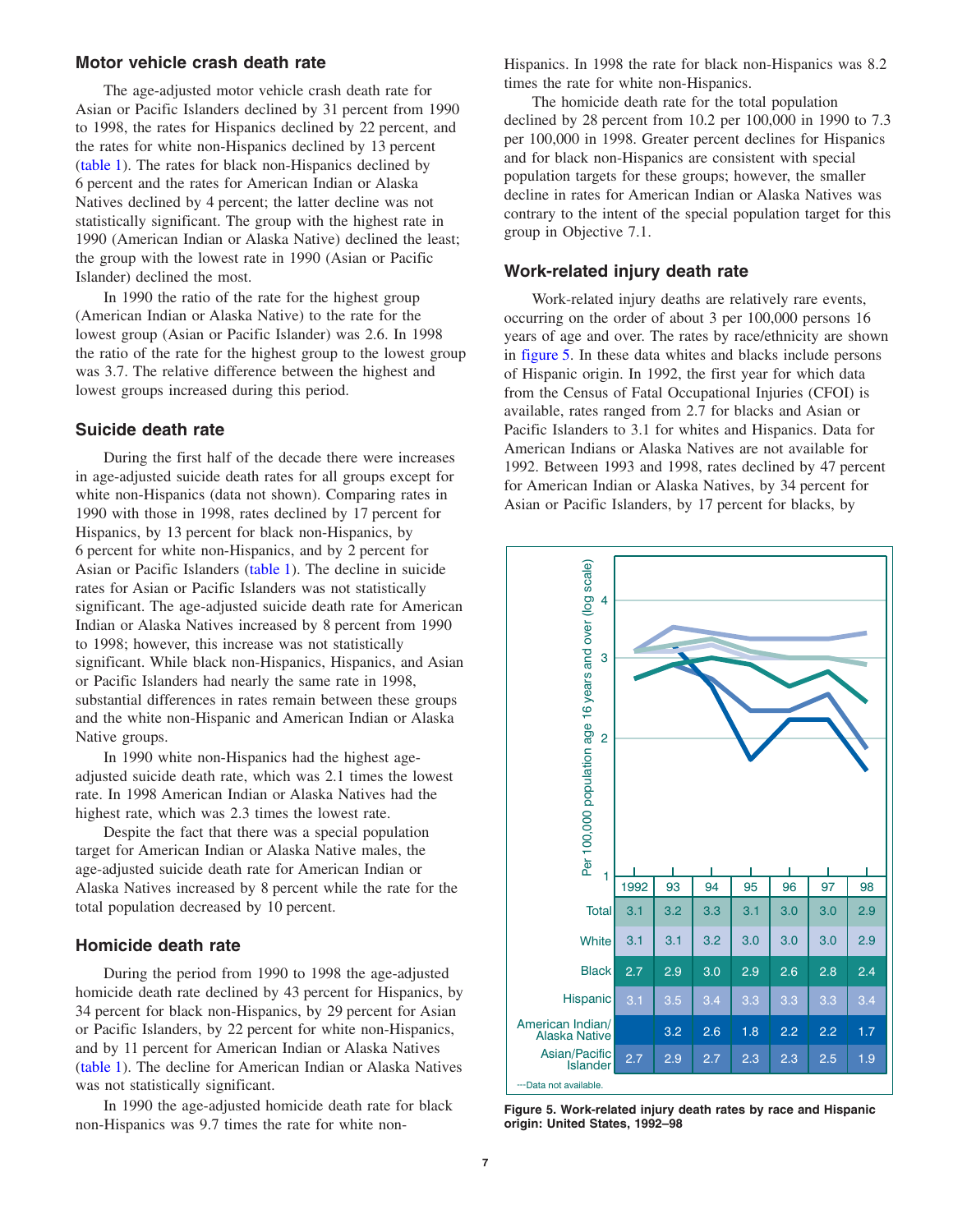<span id="page-7-0"></span>6 percent for whites, and by 3 percent for Hispanics. The statistical significance of changes in work-related injury death rates was not assessed.

The ratio of the highest race/ethnic-specific rate to the lowest race/ethnic-specific rate was 1.1 in 1992 and 2 in 1998. A distinct divergence in rates is evident i[n figure 5.](#page-6-0) 

### **Tuberculosis case rate**

Tuberculosis case rates for Asian or Pacific Islanders declined more slowly than case rates for the other groups as indicated by the slope of the lines in figure 6. The tuberculosis case rate for Asian or Pacific Islanders declined by 15 percent from 1990 to 1998. The rate for white non-Hispanics, the group with the lowest rate in 1990, declined by 45 percent. The rates for black non-Hispanics declined by 46 percent; and the rates for Hispanics and for American Indian or Alaska Natives declined by 37 percent. The statistical significance of changes in tuberculosis case rates was not assessed.

The tuberculosis case rate for Asian or Pacific Islanders in 1990 was more than 10 times the rate for white non-Hispanics. In 1998 the rate for Asian or Pacific Islanders was more than 15 times the rate for white non-Hispanics. A widening of the gap between the highest and lowest rates is evident in figure 6.

The tuberculosis case rate for the total population declined by 34 percent from 10.3 to 6.8 per 100,000. The tuberculosis case rates for black non-Hispanics, American

Indian or Alaska Natives, and for Hispanics declined by greater percents (46 percent, 37 percent, and 37 percent, respectively) consistent with special population targets for these groups. The tuberculosis case rate for Asian or Pacific Islanders, the group with the highest rates, declined the least (15 percent). This decline was inconsistent with the intent of the special population target for Asian or Pacific Islanders in Objective 20.4.

### **Primary and secondary syphilis case rate**

The two groups with the highest rates of syphilis in 1990, black non-Hispanics and Hispanics, had the greatest declines (88 percent and 90 percent, respectively) (figure 7). The two groups with the lowest rates of syphilis in 1990, white non-Hispanics and Asian or Pacific Islanders, declined by smaller proportions (81 percent and 73 percent, respectively). The syphilis case rates declined the least for American Indian or Alaska Natives (49 percent). The statistical significance of changes in primary and secondary syphilis case rates was not assessed.

In 1990 the primary and secondary syphilis case rate for black non-Hispanics (141.9 per 100,000) was 95 times the rate for Asian or Pacific Islanders (1.5). In 1998 the rate for black non-Hispanics (16.9) was 42 times the rate for Asian or Pacific Islanders (0.4).

The Healthy People 2000 target for Objective 19.3 for the total population (4.0 per 100,000) was attained in 1997 (3.2 per 100,000) and the special population target for blacks (30.0 per 100,000) was attained in 1996. Between 1990 and



**Figure 6. Tuberculosis case rates by race and Hispanic origin: United States, 1990–98**



**Figure 7. Primary and secondary syphilis case rates by race and Hispanic origin: United States, 1990–98**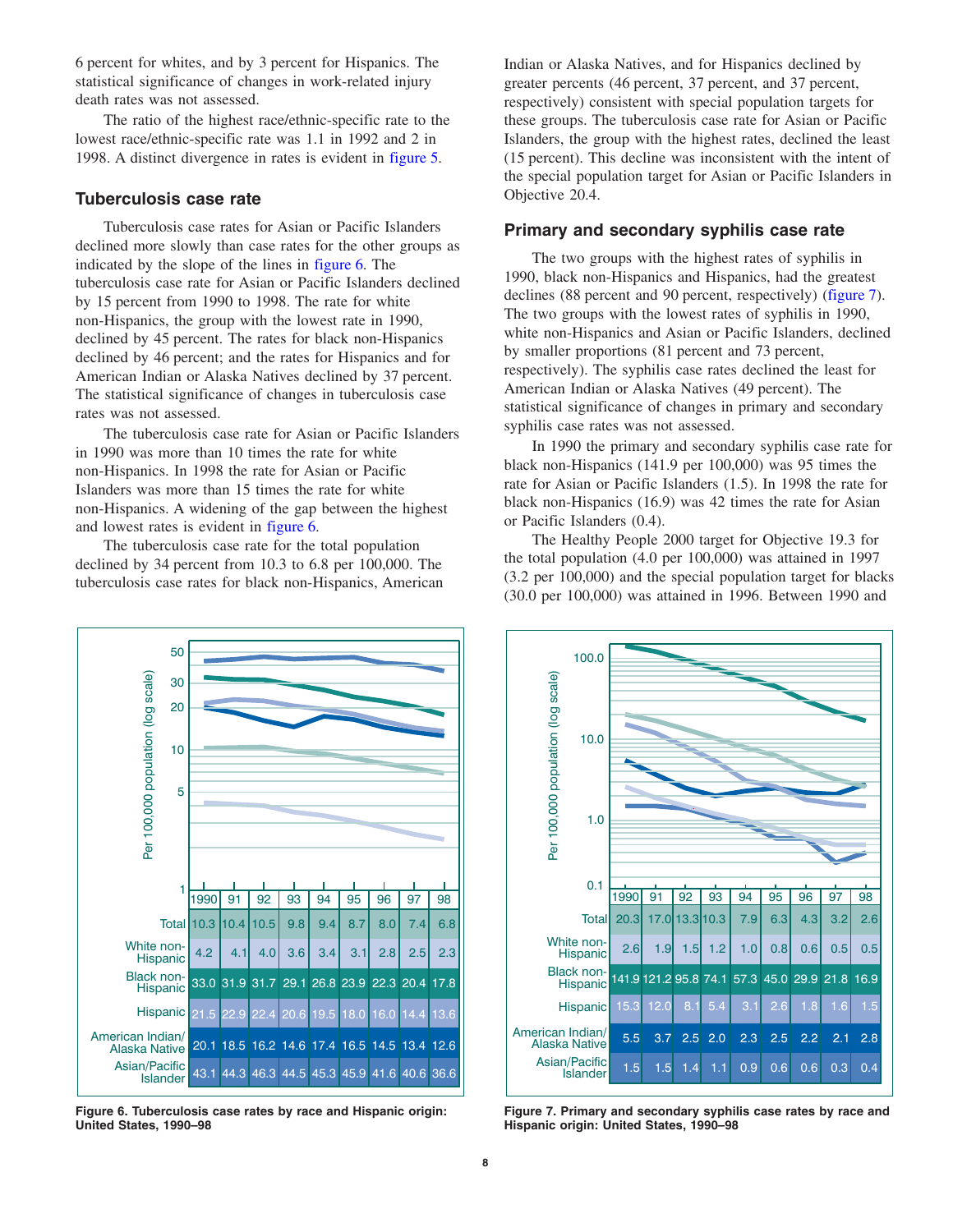

**Figure 8. Percent of children under 18 years old in poverty by race and Hispanic origin: United States, 1990–98**

1998 the primary and secondary syphilis case rate declined by 87 percent for the total population, from 20.3 per 100,000 in 1990 to 2.6 per 100,000 in 1998, while the rate for black non-Hispanics declined by 88 percent. The percent change for the special population was, therefore, greater than the percent change for the total population.

## **Percent of children under 18 years old in poverty**

After 1990 the percent of children under age 18 years living in poverty increased among white non-Hispanics until 1993, among blacks until 1992, among Hispanics until 1994 and among Asian or Pacific Islanders until 1997 (figure 8). Subsequent declines were evident for all racial/ethnic groups. Between 1990 and 1998 the percent of children under 18 in poverty declined by 18 percent for blacks, by 14 percent for white non-Hispanics, and by 10 percent for Hispanics. Between 1990 and 1998 the percent of children under age 18 years in poverty increased by 2 percent for Asian or Pacific Islanders. The increase for Asian or Pacific Islanders was not statistically significant.

In 1990 the poverty rate for black children under 18 years of age, the highest group, was 3.6 times the rate for white non-Hispanic children. In 1998 the rate for black children was 3.5 times the rate for white non-Hispanic children.

## **Percent of persons in counties exceeding EPA air quality standards**

Weather patterns have a substantial impact on air quality and the cyclical nature of these patterns is evident in



**Figure 9. Percent of persons in counties exceeding EPA standards for air quality by race and Hispanic origin: United States, 1990–98**

figure 9 (7). The percent of persons in counties exceeding EPA standards for air quality declined for all racial/ethnic groups from 1990 to 1992, then increased for all groups from 1992 to 1995. The percent of persons in counties exceeding EPA air quality standards declined again from 1995 to 1997, and increased again between 1997 and 1998. Either Hispanics or Asian or Pacific Islanders had the highest percent of persons in counties exceeding EPA air quality standards each year between 1990 and 1998. The other three racial/ethnic groups maintained their same relative positions throughout the period. American Indian or Alaska Natives had the lowest percent of persons in counties exceeding EPA air quality standards, followed by white non-Hispanics and black non-Hispanics. Given the cyclic nature of this indicator, comparisons between 1990 and 1998 are not very meaningful.

The ratio between the group with the highest percent of persons in counties exceeding EPA air quality standards and the group with the lowest percent of persons in such counties was 2.1 in 1990, 1.8 in 1991, 2.4 in 1992 and 1997, 2.2 in 1993–96, and 2.0 in 1998. The relative difference between the group with the highest percent and the group with the lowest percent was rather consistent during this period.

## **Comparing a summary measure of disparity for 1990 and 1998**

The index of disparity summarizes the differences among group rates. This statistic provides a basis for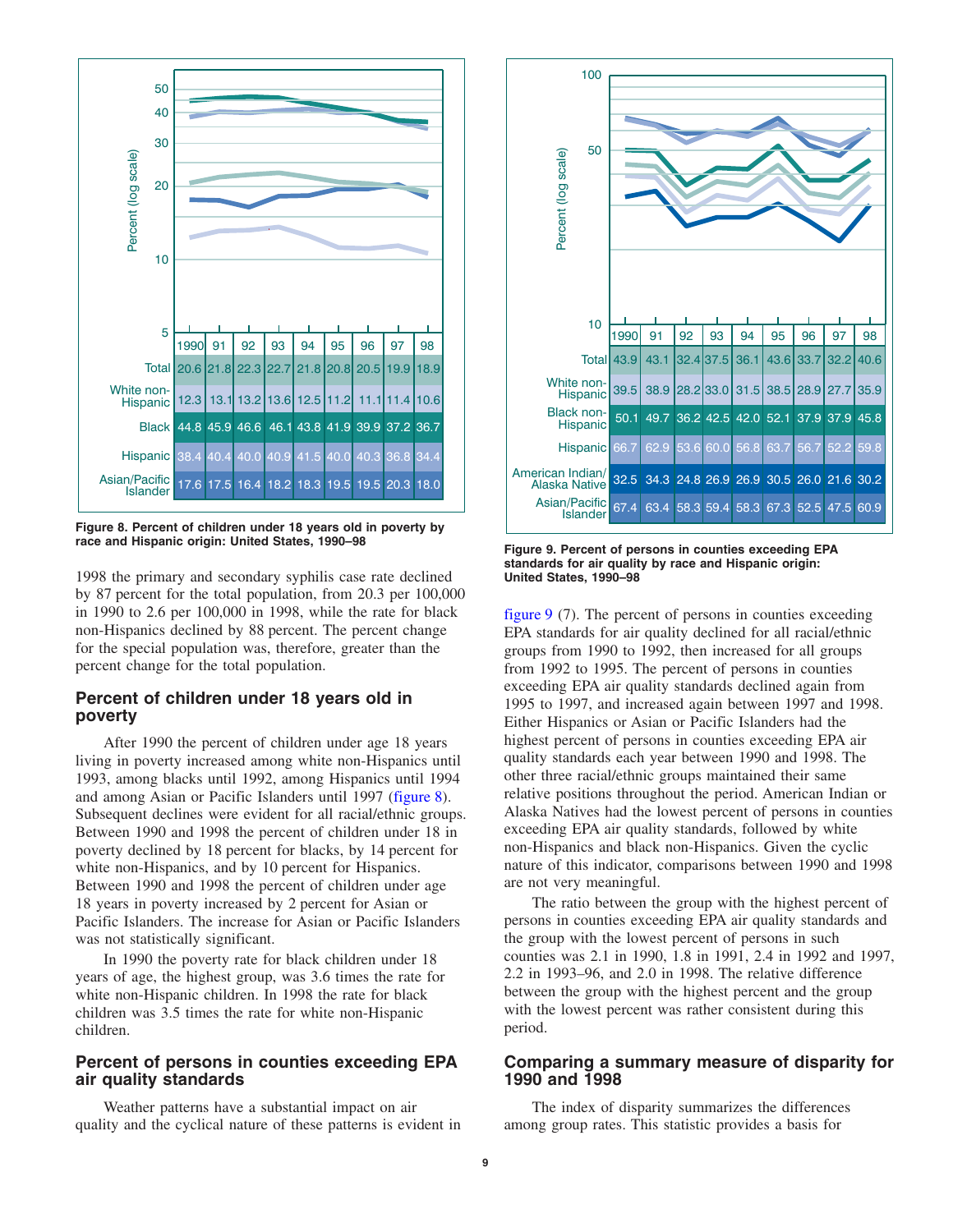#### Table 2. Index of disparity among five racial/ethnic groups for the Health Status Indicators: United States, 1990, 1998, and percent **change**

|                                                               | Index of disparity |       | Percent change 1990-98 |                  |
|---------------------------------------------------------------|--------------------|-------|------------------------|------------------|
|                                                               | 1990               | 1998  | Decrease               | Increase         |
|                                                               | 38.9               | 36.4  | $-6.4$                 |                  |
|                                                               | 28.4               | 23.0  | $-19.0**$              |                  |
| No prenatal care in first trimester (percent).                | 46.9               | 43.5  | $-7.2**$               |                  |
| Live birth rates for women age 15-17 years                    | 65.4               | 67.7  |                        | $3.5***$         |
|                                                               | 27.9               | 25.8  | $-7.5***$              |                  |
|                                                               | 31.1               | 30.9  | $-0.6$                 |                  |
| Stroke death rates                                            | 29.6               | 26.4  | $-10.8**$              |                  |
|                                                               | 39.0               | 35.4  | $-9.2**$               |                  |
|                                                               | 34.3               | 33.6  | $-2.0$                 |                  |
|                                                               | 23.6               | 32.8  |                        | $39.0**$         |
|                                                               | 28.2               | 33.8  |                        | $19.9**$         |
|                                                               | 95.5               | 86.8  | $-9.1***$              |                  |
|                                                               | 6.3                | 22.1  |                        | $250.8^{\rm a}$  |
|                                                               | 160.4              | 170.3 |                        | 6.2 <sup>a</sup> |
| Primary and secondary syphilis case rates                     | 175.3              | 153.1 | $-12.7^{\rm a}$        |                  |
| Children under age 18 years in poverty (percent) <sup>2</sup> | 64.7               | 56.2  | $-13.1$                |                  |
|                                                               | 31.1               | 29.5  | $-5.1^a$               |                  |

\*\*The difference in the index of disparity is statistically significant at the 0.05 level.

<sup>a</sup>The statistical significance of the difference in the index of disparity was not tested. Methods for assessing the reliability of the underlying rates are not available.

<sup>1</sup>The index of disparity for work-related injury deaths is not strictly comparable with the index of disparity for the other indicators because the data are available for the following groups: white,<br>black, Hispanic, Amer

<sup>2</sup>The index of disparity for the percent of children in poverty is not strictly comparable with the index of disparity for the other indicators because the data are available for the following groups: white non-Hispanic, black, Hispanic, and Asian or Pacific Islander.

comparing the degree of difference (disparity) in race/ethnic specific rates in 1990 with the disparity in race/ethnic rates in 1998. The index of disparity was calculated for each of the HSIs in 1990 and in 1998 and the percent change in the index of disparity between 1990 and 1998 was calculated (table 2). The index of disparity for infant mortality rates by race and Hispanic origin was 38.9 percent in 1990. This statistic indicates that the disparity among racial/ethnic groups was equal to 38.9 percent of the total infant mortality rate. In 1998 the disparity among racial/ethnic groups was equal to 36.4 percent. A decline in the index of disparity indicates that the disparity in race/ethnic specific rates declined relative to the total rate. The index of disparity for the infant mortality rate declined by 6.4 percent between 1990 and 1998; this difference was not statistically significant.

The index of disparity declined for 12 of the 17 HSIs. Declines in the index of disparity were statistically significant for six of the HSIs: Percent of low birthweight infants (–19 percent), percent of women with no prenatal care in the first trimester  $(-7.2$  percent), total death rate  $(-$ 7.5 percent), stroke death rate (–10.8 percent), lung cancer death rate (–9.2 percent), and the homicide death rate (–9.1 percent). Declines in the index of disparity were not statistically significant for the infant mortality rate, heart disease death rate, female breast cancer death rate, and percent of children under age 18 in poverty. The significance of changes in the index of disparity for the syphilis case rate and for the percent of persons with poor air quality could not be assessed.

The index of disparity increased for the other five HSIs. Increases in the index of disparity were statistically significant for three HSIs: The live birth rate for women age

15–17 years (+3.5 percent), motor vehicle crash death rate (+39.0 percent), and the suicide death rate (+19.9 percent). The statistical significance of increases in the index of disparity for the work-related injury death rate (+250.8) and the tuberculosis case rate  $(+6.2)$  could not be assessed. An increase in the index of disparity can be interpreted as an increase in the racial/ethnic disparity among rates.

## **Comparing racial and ethnic disparity among the HSIs**

The index of disparity also provides a basis for comparing the degree of racial/ethnic disparity among indicator[s \(table 3\). T](#page-10-0)uberculosis case rates had the highest index of disparity in 1998 (170.3 percent). Primary and secondary syphilis case rates had the second highest index of disparity (153.1 percent) followed by homicide death rates (86.8 percent), and live birth rates to women age 15–17 years (67.7 percent). These four indicators also had the greatest ratios of highest to lowest race/ethnic-specific rates in 1998 (42 for syphilis, 16 for tuberculosis, 8 for homicide, and 4.5 for live birth rates to women age 15–17). The magnitude of the index value for primary and secondary syphilis case rates is primarily a function of the extraordinarily high rate for black non-Hispanics [\(figure 7\).](#page-7-0)  The magnitude of the index values for tuberculosis case rates, homicide death rates, and live birth rates for women age 15–17 are a function of substantial differences between the overall population rate (dominated by the white non-Hispanic group) and the other four racial/ethnic groups [\(figure 6,](#page-7-0) [table 1,](#page-4-0) and [figure 4, r](#page-3-0)espectively).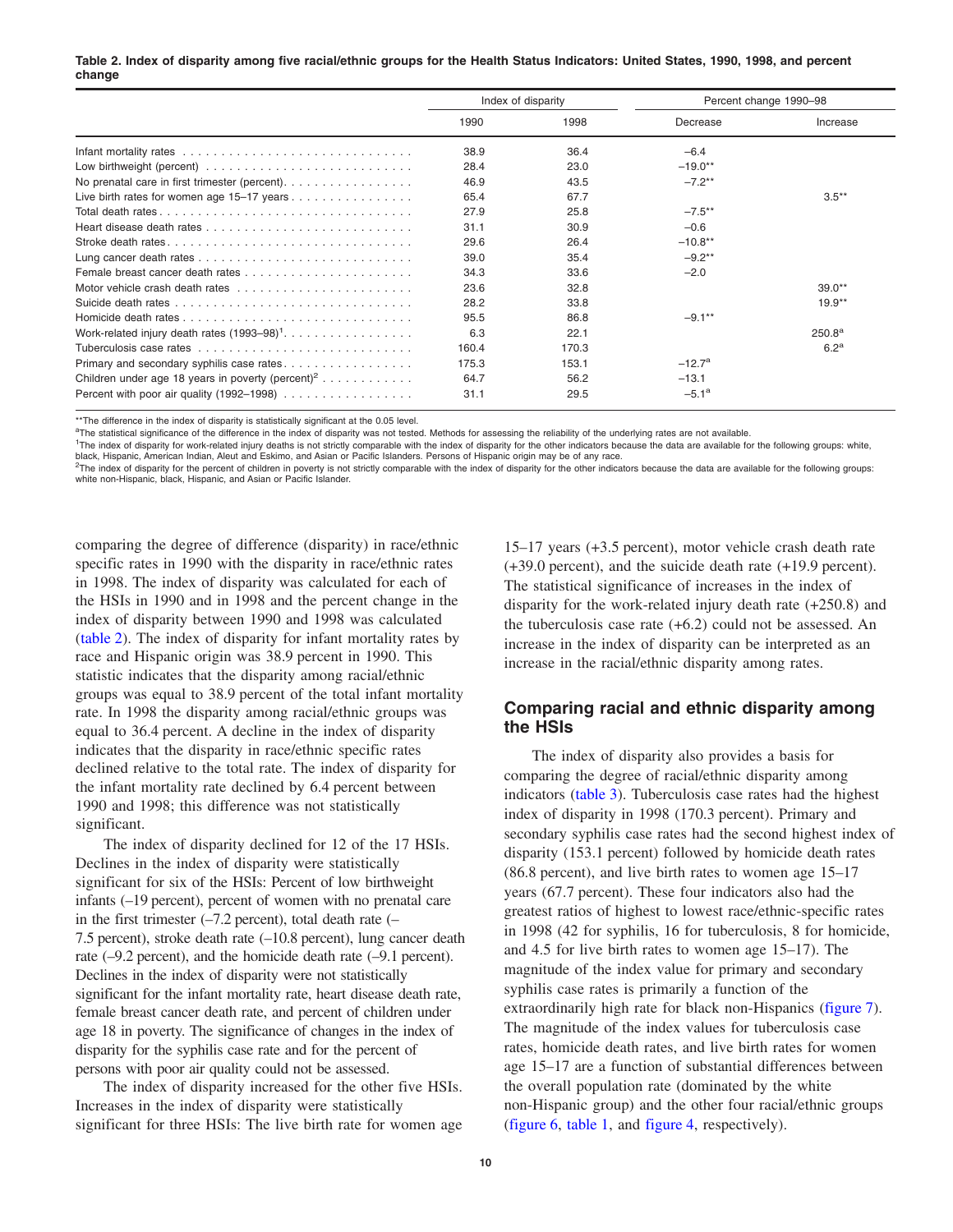#### <span id="page-10-0"></span>**Table 3. Index of disparity among five racial/ethnic groups for the Health Status Indicators: United States, 1998**

|                                                                           | Index of disparity<br>1998 |
|---------------------------------------------------------------------------|----------------------------|
|                                                                           | 170.3                      |
| Primary and secondary syphilis case rates.                                | 153.1                      |
| Homicide death rates                                                      | 86.8                       |
| Live birth rates for women age $15-17$ years                              | 67.7                       |
| Children under age 18 years in poverty (percent) <sup>1</sup>             | 56.2                       |
| No prenatal care in first trimester (percent)                             | 43.5                       |
| Infant mortality rates $\ldots \ldots \ldots \ldots \ldots \ldots \ldots$ | 36.4                       |
|                                                                           | 35.4                       |
|                                                                           | 33.8                       |
| Female breast cancer death rates                                          | 33.6                       |
| Motor vehicle crash death rates                                           | 32.8                       |
|                                                                           | 30.9                       |
| Percent with poor air quality $(1992-98)$                                 | 29.5                       |
|                                                                           | 26.4                       |
| Total death rates                                                         | 25.8                       |
| Low birthweight (percent) $\ldots \ldots \ldots \ldots \ldots \ldots$     | 23.0                       |
| Work-related injury death rates $(1993-98)^2$                             | 22.1                       |

<sup>1</sup>The index of disparity for the percent of children in poverty is not strictly comparable with the index of disparity for the other indicators because the data are available for the following groups: white non-Hispanic, black, Hispanic, and Asian or Pacific Islander. <sup>2</sup>The index of disparity for work-related injury deaths is not strictly comparable with the index<br>of disparity for the other indicators because the data are available for the following groups: white, black, Hispanic, American Indian, Aleut and Eskimo, and Asian or Pacific Islanders. Persons of Hispanic origin may be of any race.

Despite the fact that the index of disparity for work-related injury deaths increased by 250.8 percent between 1990 and 1998, work-related injury deaths had the smallest index of disparity in 1998 (22.1 percent). While differences in work-related injury death rates have increased since the data first became available, the relative size of differences remains small. The ratio of highest to lowest race/ethnic-specific work-related injury death rates was 2 in 1998. The remaining indicators had indexes of disparity ranging from 23 to 56 percent.

## **Conclusions**

## **Trends in the HSIs**

An earlier report noted that substantial improvements were made in the HSIs for the total population (8). National targets for the Healthy People 2000 objectives that correspond to the HSIs have been attained for six of the indicators and the United States had significantly improving trends for 14 indicators. No significant improvement was evident for lung cancer deaths, work-related injury deaths, and homicide deaths; and the percent of low birthweight infants was increasing significantly instead of decreasing.

Trends in race/ethnic-specific rates were examined in this report for 17 HSIs. All five racial/ethnic groups experienced at least nominal reductions in rates for 10 of the HSIs between 1990 and 1998: heart disease death rates, motor vehicle crash death rates, work-related injury death rates (between 1993 and 1998), homicide death rates, tuberculosis case rates, primary and secondary syphilis case rates, infant mortality rates, percent of women with no prenatal care in the first trimester, live birth rates for women

age 15–17 years, and percent of persons in counties exceeding EPA air quality standards.

For four additional HSIs, there was at least nominal improvement between 1990 and 1998 in rates for all groups except American Indian or Alaska Natives: total death rates, stroke death rates, lung cancer death rates, and suicide death rates. Female breast cancer death rates declined at least nominally for white non-Hispanics, black non-Hispanics, and Hispanics; increased for American Indian or Alaska Natives; and were unchanged for Asian or Pacific Islanders. The percent of low birthweight increased for all racial/ethnic groups except for black non-Hispanics. The percent of children under 18 years old in poverty increased only for Asian or Pacific Islanders.

The findings concerning American Indian and Alaska Natives stood out for six of the HSIs. Between 1990 and 1998, the lung cancer death rate for American Indian or Alaska Natives increased by 28 percent, the percent of low birthweight infants increased by 11 percent, the suicide death rate increased by 8 percent, the total death rate and the breast cancer death rate each increased by 4 percent, and the stroke death rate increased by 3 percent. While the changes in the suicide, breast cancer, and stroke death rates were not statistically significant, American Indian or Alaska Natives do not appear to have experienced the same improvements in these indicators as the other racial/ethnic groups experienced. While there may be alternative explanations for these findings, such as improvement in the identification of native peoples during this period, further investigation is needed.

## **Special population targets**

Ten of the HSIs correspond to Healthy People 2000 objectives with special population targets intended to reduce differences in rates between a specific racial/ethnic group and the total population. The special population target for syphilis case rates among blacks was attained. Declines in stroke death rates, lung cancer death rates, homicide death rates, tuberculosis case rates, and in the percent of women with no prenatal care during the first trimester were greater for black non-Hispanics than they were for the total population. These reductions were consistent with the goal of reducing disparities. Declines for black non-Hispanics were not greater than declines for the total population in female breast cancer death rates or in infant mortality rates despite special population targets. There was no decline in the percent of low birthweight infants for black non-Hispanics despite a special population target for blacks.

Compared with changes for the total population, Hispanics experienced greater declines in homicide death rates and tuberculosis case rates. These changes were consistent with special population targets intended to produce greater improvements for Hispanics.

Among American Indian or Alaska Natives, changes in suicide and homicide death rates were in the opposite direction of that intended by special population targets for Objectives 6.1 and 7.1. On the other hand, tuberculosis case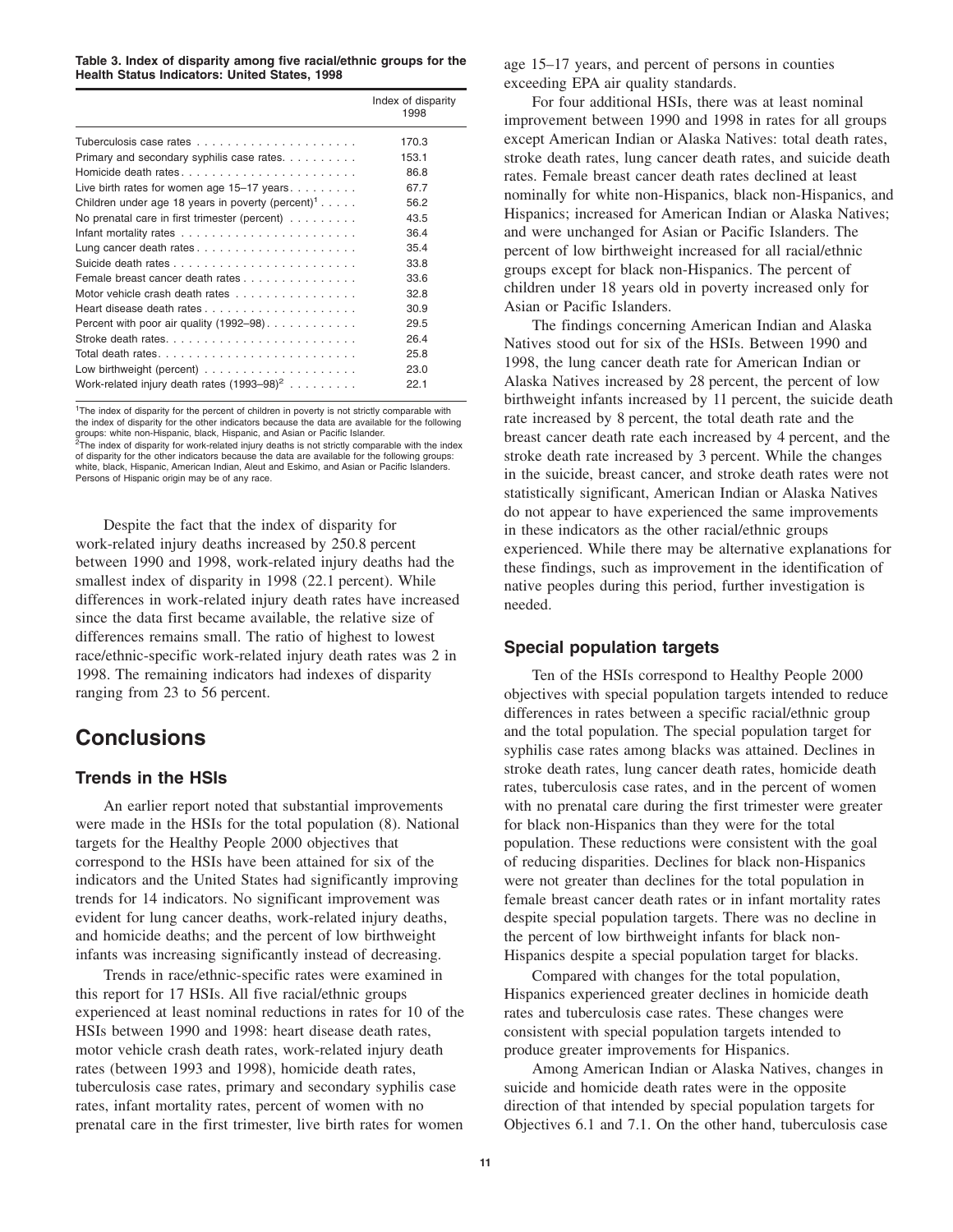rates and infant mortality rates declined by greater percents for American Indian or Alaska Natives compared with the total population. These changes were consistent with the intent of special population targets for these objectives.

The tuberculosis case rate for Asian and Pacific Islanders was the highest of the five racial/ethnic groups and declined the least, despite the fact that there was a special population target for tuberculosis case rates for this group (Objective 20.4).

## **The index of disparity**

Examination of the race/ethnic-specific rates for the HSIs indicates that substantial disparities in rates persist. The comparison of percent changes in rates over time provides a good indication of which groups are not improving and which groups are improving by greater margins. The ratio comparisons are indicative of relative changes between groups with the highest and lowest rates but they do not provide information about how the rates for the groups in between are changing. These comparisons do not lend themselves to a summary conclusion about how differences among all five groups are changing for a particular indicator. In order to draw such conclusions, an index of disparity was employed as a summary measure of differences in race/ethnic specific rates. The index of disparity is employed to measure changes in disparity over time and to compare the degree of disparity among indicators.

The index of disparity provides a measure of variability in race/ethnic specific rates relative to the rate for the total population. The index of disparity decreased for 12 HSIs. The index of disparity for the percent of low birthweight infants decreased by 19 percent; however, this decrease was the result of increases in rates for the four racial/ethnic groups with the lowest rates at the beginning of the period. The index of disparity decreased by less than 10 percent for nine of the HSIs.

Increases in the index of disparity for motor vehicle crash death rates, work-related injury death rates, suicide death rates, and tuberculosis case rates were due to the divergence in racial/ethnic rates. In each of these instances, the racial/ethnic group with the highest rate in 1990 had little or no decline from 1990 to 1998 (see [table 1 an](#page-4-0)d [figures 5](#page-6-0) an[d 6\).](#page-7-0) 

The index of disparity also provides a basis for comparing the disparity in rates among indicators. The HSIs with the highest index values are tuberculosis case rates, syphilis case rates, homicide death rates, live birth rates for women age 15–17 years, and percent of children under age 18 in poverty.

## **Implications of this study**

While the validity of the findings presented here depends upon the accuracy of the reporting of race and ethnicity, it is not likely that all of the differences observed here are the result of errors in reporting or changes in reporting of race and ethnicity over time.

One of the overarching goals of Healthy People 2000 was to reduce—and finally eliminate—disparities among population groups of Americans (2). In pursuit of this goal special population targets were established where specific sex, race, ethnic, age, income, or education groups were known to have less favorable rates. In Healthy People 2010 the overarching goal is to ''eliminate health disparities among different segments of the population''(9). These include differences that occur by gender, race or ethnicity, education or income, disability, living in rural localities, or sexual orientation. In Healthy People 2010, the objectives will be monitored for as many of these characteristics as possible. Based on this analysis relatively little progress was made toward the goal of eliminating racial/ethnic disparities among the HSIs during the last 10 years. Progress toward the goal of eliminating health disparities will require more concerted efforts during the next 10 years.

## **Methods**

## **The Health Status Indicators (HSIs)**

Committee 22.1 designated 18 HSIs (1). The HSIs are based on established data collection systems with standardized definitions and collection procedures (10). The indicator for cardiovascular disease deaths included two subcategories, heart disease and stroke. Because the trends in these subcategories are distinguishable, the findings are presented for the two subcategories. Reported cases of AIDS were included as one of the original HSIs. Since the case definition for AIDS changed in 1993 and because the transition from HIV infection to AIDS has been altered substantially by the introduction of drug therapies, the original measure is not a reliable indicator of trends during the 1990s or a valid indicator of HIV infection. Therefore, reported cases of AIDS are not examined here. Reported cases of measles were also one of the original HSIs. Until recently the proportion of measles cases with race ''not stated'' was too large to permit valid calculation of race-specific case rates and the number of measles cases is now small enough to make the calculation of race/ethnic specific rates impractical. As a result, reported cases of measles are also not examined in this report.

The proportion of live births to adolescents (ages 10–17) was one of the original HSIs. This indicator is easily measured from birth certificate data; however, the proportion of births to adolescents is not an adequate basis for comparing teenage fertility among different populations. The proportion of all births to adolescents is also a function of the fertility of older women. The live birth rate for teenagers 15–17 years is a much better measure of teenage fertility for comparative purposes. The birth rate is calculated by dividing the number of live births to women age 15–17 years in a calendar year by the population of females age 15–17 at the midpoint of that calendar year. The result is multiplied by 1,000 and the result is expressed as a birth rate per 1,000 females age 15–17 years of age. Omitting AIDS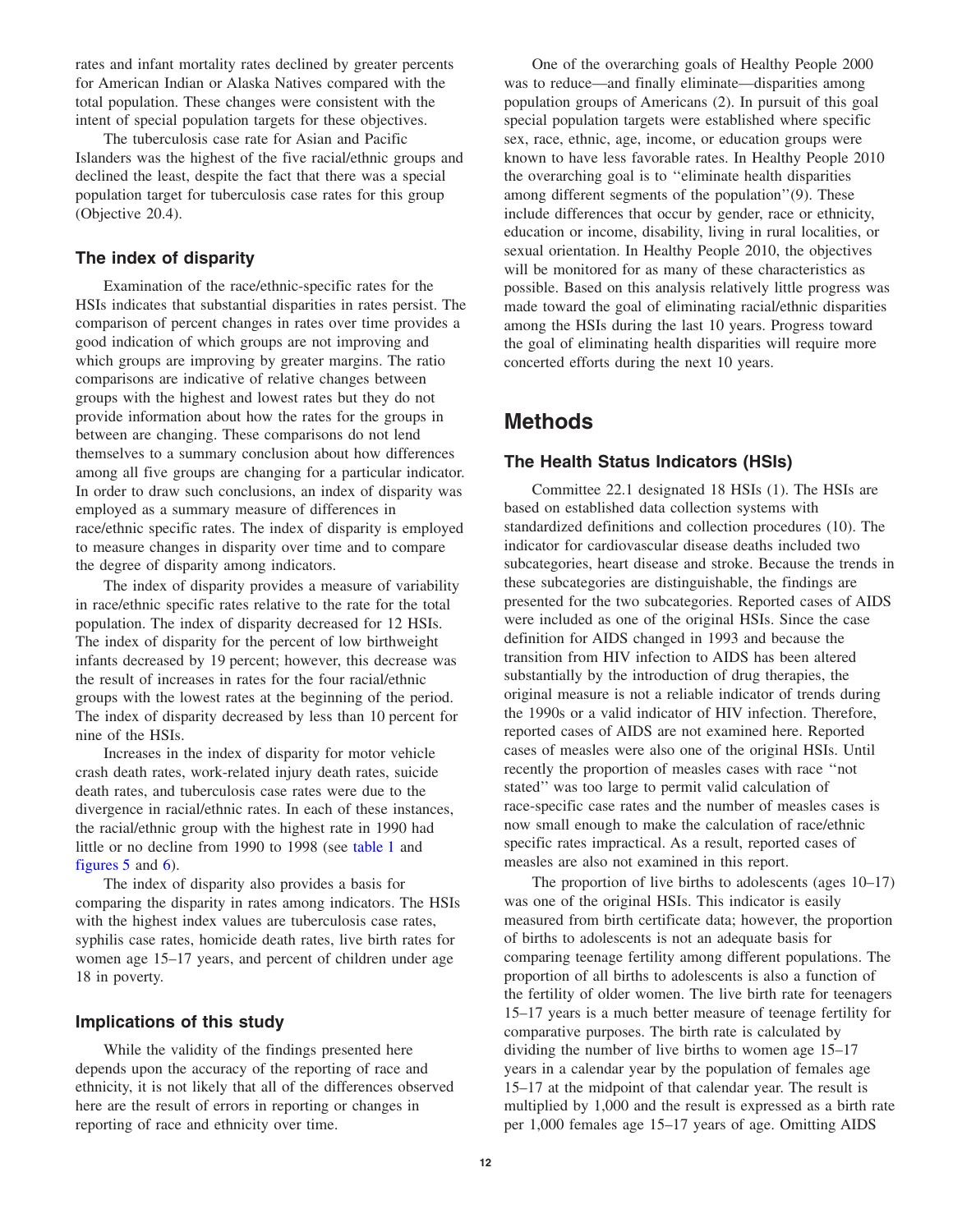and measles and subdividing cardiovascular disease into two indicators, this report presents findings for 17 indicators.

### **Race and Hispanic origin**

The HSIs are based on a variety of data collection systems with different data collection procedures. Generally these data systems record the subject's race in terms of white, black, American Indian or Alaska Native, and Asian or Pacific Islander; and the subject's origin in terms of Hispanic or non-Hispanic. These two measures of race and ethnicity are combined to form five groups (white non-Hispanic, black non-Hispanic, Hispanic, American Indian or Alaska Native, and Asian or Pacific Islander). Persons of Hispanic origin can be of any race. While the categories white non-Hispanic and black non-Hispanic exclude persons reported as Hispanic, small numbers of Hispanics are included among the American Indian or Alaska Native and Asian or Pacific Islander groups. Whenever possible, the rates and percents for the HSIs were calculated for each of these five groups. Work-related injury deaths are tabulated according to white, black, Hispanic, American Indian or Alaska Native, and Asian or Pacific Islander (11). Since Hispanics may be of any race, they are also included among the other four groups. The percent of children under 18 years old in poverty is tabulated for the following four categories: white non-Hispanic, black, Hispanic, and Asian or Pacific Islander. Hispanics are included among the black and Asian or Pacific Islander groups.

The validity of the findings in this report depends upon the accuracy of race and ethnic data. A number of studies have been conducted on the reliability of race reported on the death certificate by comparing race on the death certificate with that reported on another data collection instrument, such as the census or a survey. Differences may arise because of differences in who provides race information on the compared records. Race information on the death certificate is reported by the funeral director as provided by an informant or, in the absence of an informant, on the basis of observation. In contrast, race on the census is obtained while the individual is alive and is self-reported or reported by another member of the household. Studies (12, 13) show that a person self-reported as American Indian or Asian on census or survey records was sometimes reported as white on the death certificate. The net effect of misclassification is an underestimation of deaths and death rates for races other than white and black. In addition, undercoverage of minority groups in the census and resultant population estimates introduces biases into death rates by race (6). Estimates of the approximate effect of the combined bias due to race misclassification on death certificates and under enumeration on the 1990 census are as follows: white,  $-1.0$  percent; black,  $-5.0$  percent; American Indian, +20.6 percent; and Asian or Pacific Islander, +10.7 percent. Death rates for the Hispanic population are also affected by undercoverage of this population group in the census and resultant population estimates; the estimated

net correction, taking into account both sources of bias is +1.6 percent. The extent to which racial and ethnic misclassification may have changed from 1990 to 1998 is unknown.

Misclassification is less of a problem for information from birth certificates to the extent that information is supplied by an informant and proportions or rates are calculated based solely on information from the birth certificate. In the linked birth-infant death file, the mother's race on the birth certificate is used for purposes of computing infant mortality rates. The effects of misclassification on the comparisons made here cannot be estimated.

### **Rates and percents**

The HSIs are based on rates or percents that permit comparisons among populations or geographic areas with populations of different size. The death rates are age adjusted to the 1940 standard population to eliminate the effects of differences in age composition from comparisons among populations (14). These rates represent the number of deaths that would occur per 100,000 persons if the standard population had the age-specific death rates of the population of interest. It should be remembered that these age-adjusted rates are appropriate for comparison purposes and that they have no inherent meaning for most other purposes.

Age-specific population data for the calculation of rates by race and ethnicity were extracted from Census Bureau estimates for the year 1998 along with corresponding adjustments in estimates going back to 1990: U.S. Census [Bureau; http://www.census.gov/population/www/estimates/](http://eire.census.gov/popest/archives/state/st_sasrh.php)  expectancyst\_sasrh.html (revised September 15, 1999).

The trends in race/ethnic-specific rates and percents for each HSI are shown in tables and graphs. When graphs are shown, the vertical axis for the rates and percents is shown on a log scale. The log scale provides for a visual comparison of the proportional change in rates over time. In this case the change for each of the five racial/ethnic groups can be compared directly. The log scale compensates for differences in the level of an indicator among groups. On the normal scale, a change from 50 percent to 45 percent (a reduction of 10 percent) appears to be as great as a change from 10 percent to 5 percent (a reduction of 50 percent). On the log scale a change from 50 percent to 25 percent (a 50 percent reduction) would appear as great as a change from 10 percent to 5 percent. When rates of change for two groups are compared on the log scale, proportional changes are indicated by parallel lines. Disproportional change between two groups is evident when the slopes of their trend lines are different. More steeply sloping lines are indicative of greater proportional changes.

The percent change in rates from the beginning of the period (usually 1990) to the end of the period (1998) are compared for the five race/ethnic specific groups. Unless otherwise noted, changes between 1990 and 1998 are statistically significant at the 0.05 level. Tests of significance were not conducted for tuberculosis case rates, syphilis case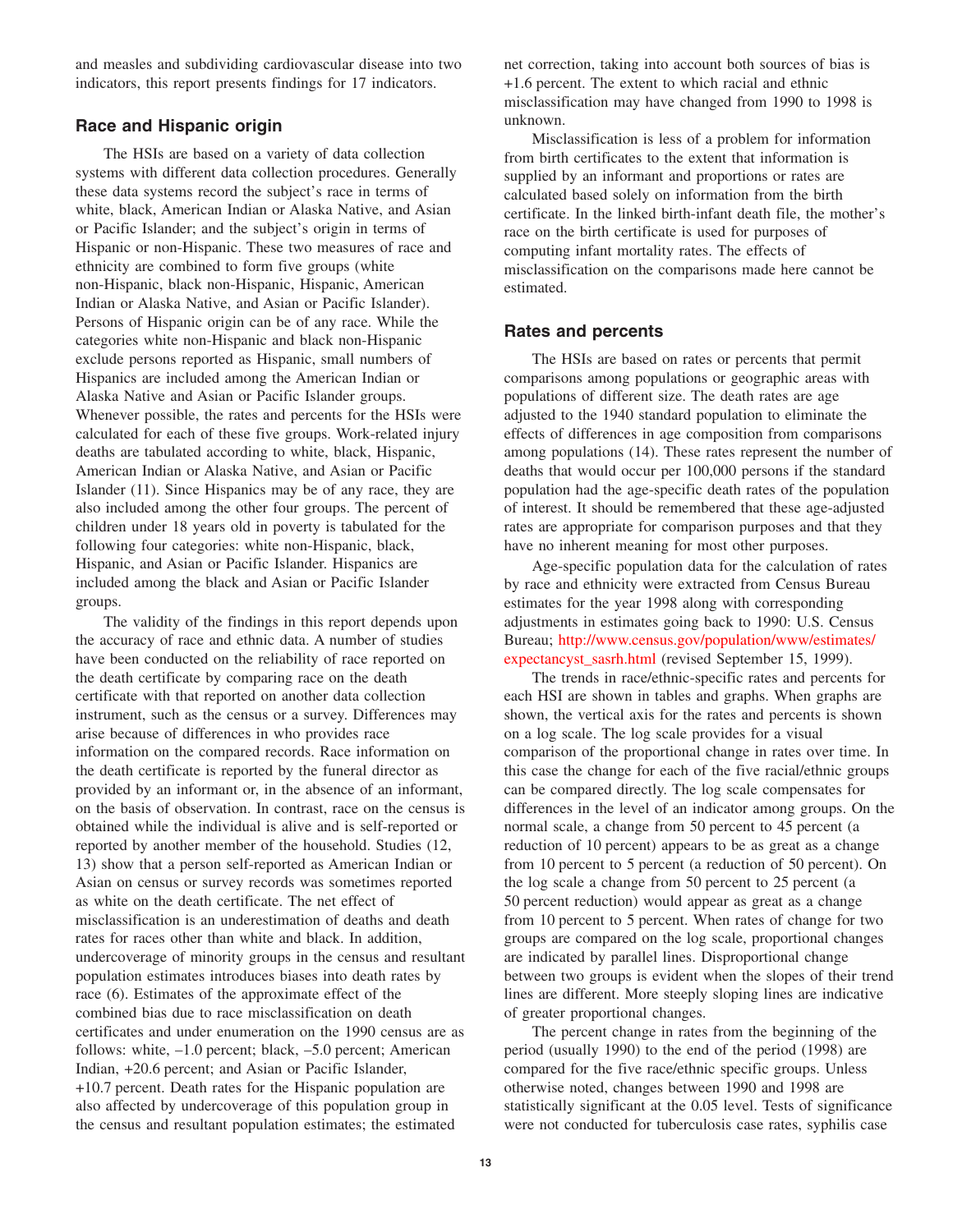rates, work-related injury death rates, and the percent of persons in counties exceeding EPA standards for air quality. The reporting of notifiable diseases, work-related injuries, and air quality are subject to errors in coverage that cannot be estimated routinely. The focus of the analysis is on the relative degree of change over time rather than on the statistical significance of the difference between initial and final rates. When the rates for two groups change by similar percents, there is no reduction in the relative difference between the rates for the two groups. When the rates for two groups change by different percents, the relative difference between the rates for the two groups is either increasing or decreasing.

### **The index of disparity**

The discussion of differences in rates among groups becomes complicated when there are more than two groups. The index of disparity was developed as a summary measure of the differences between rates for subgroups in a population. The numerator of the index, the mean deviation, is obtained by first calculating the difference between each group rate and the rate for the total population. The absolute values of these differences are added and the sum is divided by the number of groups. The subgroup rates are not weighted according to the number of individuals in each group. The mean deviation would be suitable for comparisons among different sets of subgroups within a single population or between different populations with the same overall rate. The mean deviation is indicative of the degree of difference from the overall rate. It would not be appropriate to compare the mean deviation for a single indicator at two points in time when rates are changing or to compare the mean deviation between two indicators with different overall rates.

In order to make additional comparisons, the mean deviation is divided by the rate for the total population and multiplied by 100. Dividing by the total population rate standardizes the index. The degree of difference in the subgroup rates is expressed relative to the rate in the total population. Multiplying by 100 converts the ratio to a percent for convenience in making comparisons. The differences between the rates for the subgroups are, therefore, expressed as a percent of the total population rate. The resulting index of disparity can be used to compare differences in rates over time even if the overall rate in the population is changing. It can also be used to make comparisons among indicators with different means and to make comparisons among indicators with different metrics (i.e., percent; per 1,000; per 100,000, etc.).

The index of disparity also has certain limitations. It is a statistic that summarizes the differences between subgroup rates and the rate for the total population. It does not specify which group has the highest or lowest rate. It does not indicate how many groups are different from the total population or whether the differences in rates are statistically significant. Similar index values could be obtained when the rate for one group is very different from the total or when

the rates for two groups are only moderately different from the total. When used to monitor changes in disparity over time, it does not tell us whether the overall rate in the population is increasing or decreasing. A decrease in the statistic does not necessarily indicate that the rate in the population is improving; it simply means that there is proportionally less difference in subgroup rates relative to the overall rate in the population. The index of disparity should be interpreted in conjunction with the race/ethnicspecific rates on which it is based.

A bootstrap procedure was employed to estimate a standard error for the index of disparity based on the underlying rates and their standard errors. The standard errors for the rates based on vital statistics data are estimates of nonsampling error since no sampling is involved in the collection of the data. The standard errors for the percents of children under 18 years old in poverty include both sampling and nonsampling error since they are estimates based on the Current Population Survey. The bootstrap procedure uses the rate and standard error for each group to produce 25,000 random numbers assuming a normal distribution. An estimate of the index of disparity is calculated from the generated rates. The distribution of the simulated index of disparity is used to derive an estimate of the standard error for the index. A z-test for the difference between two rates was used to determine whether changes in the index of disparity between 1990 and 1998 were statistically significant at the 0.05 level (15). A description of the methodology for calculating confidence limits for the index of disparity is available from the authors.

## **Sources of Data**

## **Death rates (except work-related injury)**

Numbers of deaths by race, Hispanic origin, cause of death, age, and in the case of breast cancer—for females only−were extracted from annual mortality files from the National Vital Statistics System. The cause-of-death categories were based on the following *International Classification of Diseases Ninth Revision* codes: total deaths (ICD–9 codes, all causes of death combined); heart disease deaths (ICD–9 codes 390–398, 402, and 404–429); stroke deaths (ICD–9 codes 430–438); lung cancer deaths (ICD–9 code 162.0); female breast cancer deaths (ICD–9 code 174); motor vehicle crash deaths (ICD–9 codes E810–E825); suicide deaths (ICD–9 codes E950–E959); and homicide deaths (ICD–9 codes E960–E978). In 1990, data for Louisiana, New Hampshire, and Oklahoma were excluded from this analysis of race/ethnic specific trends because Hispanic origin was not reported on the death certificate. Data for New Hampshire and Oklahoma were excluded in 1991 and 1992, and data for Oklahoma were excluded in 1993–96. In 1997 all States and the District of Columbia reported Hispanic origin on the death certificate. The data for each racial/ethnic group were extracted for 11 age groups so that age-adjusted rates could be computed. Age and race/ethnic-specific population denominator data were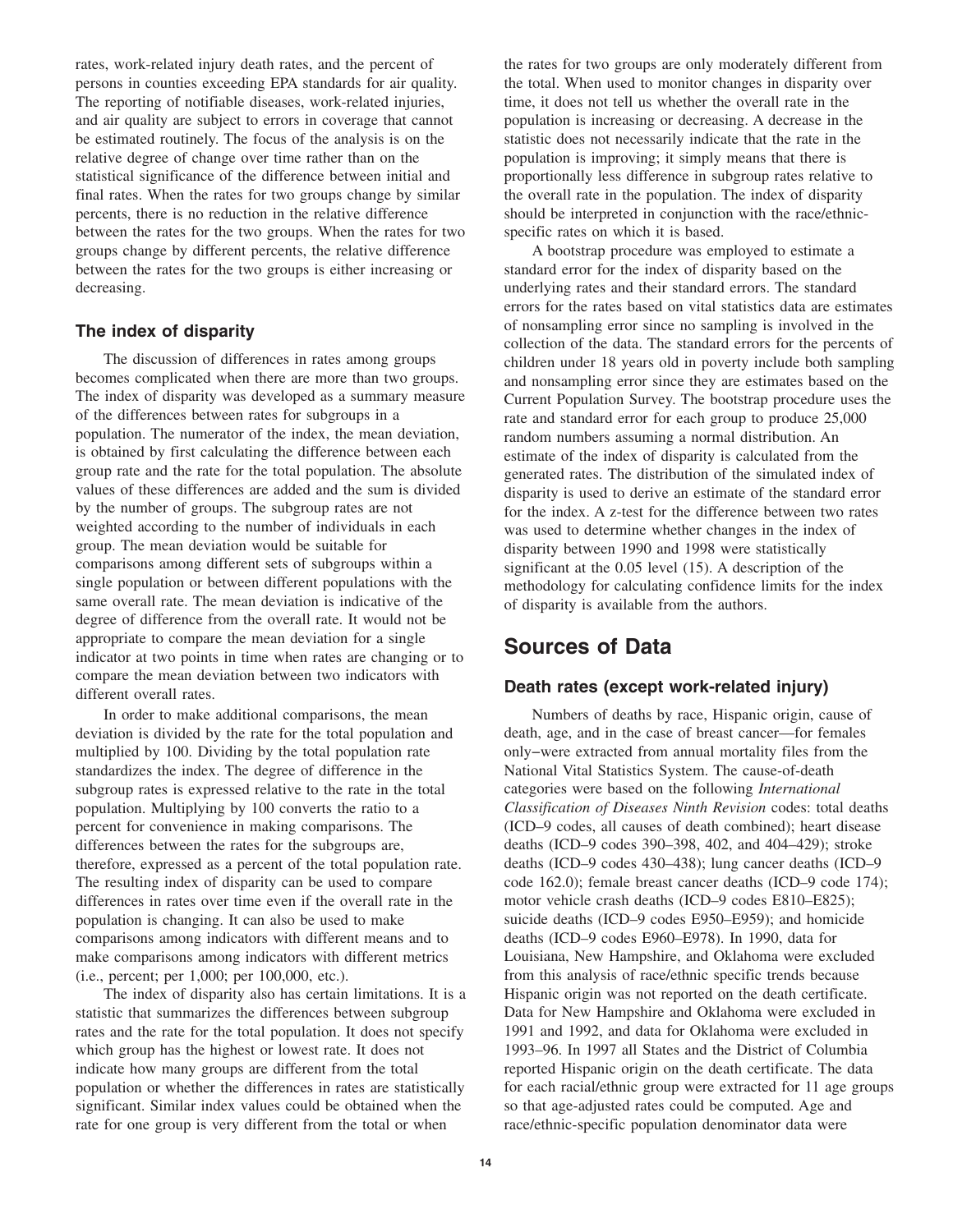extracted from Census Bureau estimates for the year 1998 along with corresponding adjustments in estimates going back to 1990: U.S. Census Bureau; http:// [www.census.gov/population/www/estimates/st\\_sasrh.html](http://eire.census.gov/popest/archives/state/st_sasrh.php)  (revised September 15, 1999).

## **Work-related injury death rates**

Data on injury-related deaths to workers 16 years of age and over for the years 1992–98 were drawn from the Census of Fatal Occupational Injuries (CFOI) database maintained by the Bureau of Labor Statistics. These data are reported for the following racial/ethnic categories: white, black, Hispanic, American Indian or Alaska Native, and Asian or Pacific Islander. The sources of annual population data cited previously were also employed as denominators here. The denominator was limited to the population 16 years of age and over.

## **Tuberculosis case rates**

Tuberculosis case rates per 100,000 population by race/ethnicity from 1990 to 1998 were extracted from the following publications: Centers for Disease Control and Prevention, Reported Tuberculosis in the United States, 1998 (July 1999), 1997 (July 1998), 1996 (July 1997), 1995 (July 1996), 1994 (July 1995), 1993 (July 1994); and Tuberculosis Statistics in the United States 1990–92 (1994).

## **Syphilis case rates**

Syphilis case rates per 100,000 population by race/ethnicity from 1990 to 1998 were provided by Emmett Swint, Centers for Disease Control and Prevention, National Center for HIV, STD, and TB Prevention.

### **Infant mortality rates**

Numbers of live births and infant deaths according to the mother's race/ethnicity on the birth certificate were drawn from the annual linked birth/infant death data sets for the years 1990–92 and 1995–98. National linked files were not created for the years 1992–94.

## **Low birthweight and prenatal care**

The percent of low birthweight infants was based on the number of live-born infants weighing less than 2,500 grams, divided by the total number of live-born infants according to the mother's race/ethnicity. Infants with no birthweight recorded were excluded from both the numerator and the denominator. The percent of women who did not begin prenatal care in the first trimester was based on the number of live births where the woman did not begin prenatal care during the first 3 months of pregnancy—including women who did not have any prenatal care. Live births for which the month care began was not stated were excluded from both the numerator and denominator. These frequencies were extracted from the annual natality files from the National Vital Statistics System.

## **Live birth rates for females age 15–17 years**

These rates were based on the numbers of live births to women 15–17 years old by race/ethnicity extracted from the annual natality files from the National Vital Statistics System. The numbers of females 15–17 years old by State were supplied by Stephanie Ventura, Division of Vital Statistics, National Center for Health Statistics, based on previously published reports on birth rates for teenagers (16).

## **Percent of children under 18 years old in poverty**

Data on the percent of children under 18 years old living in poverty by race/ethnicity were extracted from the following publication: U.S. Census Bureau, Poverty in the United States, 1998; Current Population Reports P60–207, September 1999. These data are reported for the following racial/ethnic categories: white non-Hispanic, black, Hispanic, and Asian and Pacific Islander.

## **Percent of persons in counties exceeding EPA standards for air quality**

The Environmental Protection Agency (EPA) monitors the occurrence of air pollutants (carbon monoxide, nitrogen dioxide, ozone, lead, particulate matter, and sulfur dioxide) during the previous 12 months. Counties that did not meet EPA National Ambient Air Quality Standards (NAAQS) are identified in a database maintained by the Office of Air Quality Planning & Standards, Information Transfer & Program Integration Division, which can be found at: [http://www.epa.gov/aqspubl1/select.html.](http://www.epa.gov/aqspubl1/select.html) 

Counties where one or more of the six criteria pollutants exceeded NAAQS were tabulated by State and year. So-called ''secondary exceedences'' were used such that a county had to have at least two recorded values in excess of the NAAQS to be in exceedence. Any county with one or more secondary exceedences was considered in exceedence of the standards. Annual population estimates (as described above) for the counties that exceeded any standard were used to calculate the percent of persons living in counties exceeding EPA air quality standards for each racial/ethnic group. These methods differ from those used to monitor Healthy People 2000 Objective 11.5 and generally produce estimates of the percent of persons in counties exceeding EPA air quality standards higher than those for Objective 11.5.

When interpreting the results it is important to remember that the national network of air quality monitors is not uniformly distributed among counties and that many counties have no monitors at all. Also not accounted for in the data are effects of weather and climate on the concentration and distribution of pollutants in counties where monitors are located or adjacent counties which have no monitors.